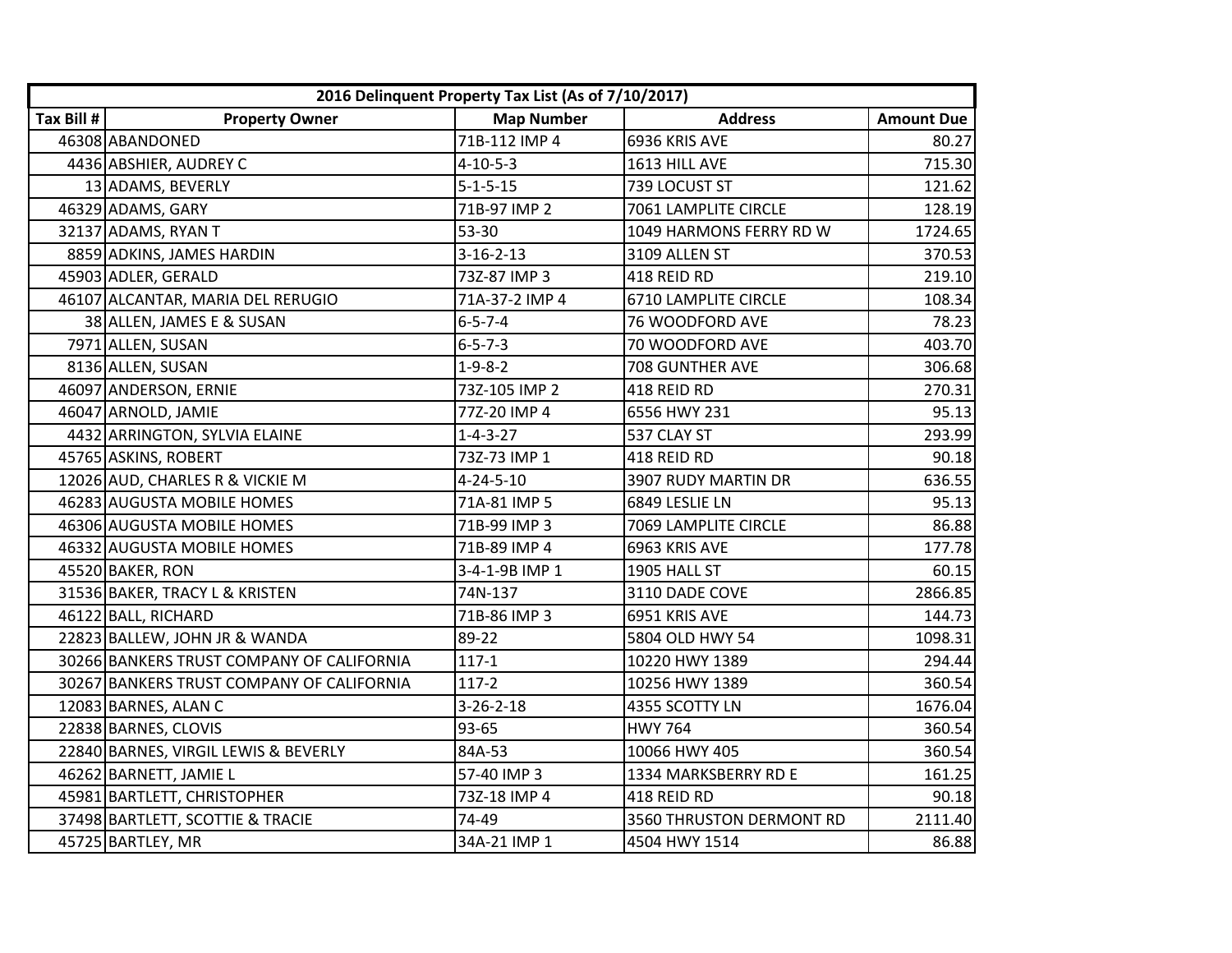| 46164 BASHAM, BONNIE              | 84A-8 IMP 1       | 125 PERKINS LN       | 574.42  |
|-----------------------------------|-------------------|----------------------|---------|
| 45779 BASHAM, MARGRET             | 71A-137 IMP 1     | 6818 LESLIE LN       | 95.13   |
| 22904 BASHAM, MARVIN FORD         | 84A-8             | 125 PERKINS LN       | 195.25  |
| 7661 BASHAM, THOMAS ALTON &       | $3 - 5 - 2 - 8$   | 1836 CHURCHILL DR    | 269.87  |
| 12106 BEITLER, DAVID R & SHERRY L | 4-25-10-9         | 2406 CASCADES POINTE | 3054.38 |
| 30566 BELL, BRENT L & TRICIA      | 77-39             | 6930 HWY 231         | 277.90  |
| 30255 BELL, BRENT L & TRICIA L    | 5A-33             | 6081 FIRST ST        | 89.49   |
| 22951 BELL, LINWOOD               | 130A0-93          | <b>WALNUT ST</b>     | 528.14  |
| 17030 BICKETT, EVA &              | $4 - 24 - 6 - 12$ | 4125 RUDY MARTIN DR  | 1269.51 |
| 237 BILLINGS, ALOHA W             | $4 - 15 - 4 - 19$ | 2214 YORK DR         | 353.04  |
| 45711 BITTEL, TONY                | 75-66-1 IMP 1     | 5349 MILLERS MILL RD | 111.67  |
| 34473 BIVENS, BILLY & ANGELA      | 40-74             | 4821 HWY 81          | 1070.22 |
| 29205 BLAN, DAVID W & LENIAH R    | 128-21-2          | 9206 JACK HINTON RD  | 1086.73 |
| 12162 BOARMAN, DARYL & TONYA      | $2 - 10 - 3 - 50$ | 1506 WING AVE        | 909.21  |
| 23151 BOEHMAN, ERIC J             | 108-97            | 10180 CAMPGROUND RD  | 647.13  |
| 23173 BOLING, NAOMI               | 11-99             | <b>HWY 60 W</b>      | 46.52   |
| 7769 BOUSER, JAMES ROBERT         | $4 - 10 - 2 - 3$  | 1413 ST MARYS AVE    | 595.18  |
| 12215 BRATCHER, PAUL J & WINTER D | 4-20-13-74        | 2071 BARRON DR       | 1234.82 |
| 46347 BRATCHER, ROBERT            | 73Z-64 IMP 5      | 418 REID RD          | 176.16  |
| 38373 BREKK FARMS LLC             | 46-14             | 1800 RIVER RD        | 316.93  |
| 38374 BREKK FARMS LLC             | 46-18-3           | 3493 MEDLEY RD       | 277.90  |
| 20131 BREKK PROPERTIES LLC        | $6 - 18 - 1 - 18$ | 700 TURTLE CREEK DR  | 162.21  |
| 20132 BREKK PROPERTIES LLC        | $6 - 18 - 1 - 19$ | 710 TURTLE CREEK DR  | 162.21  |
| 20133 BREKK PROPERTIES LLC        | $6 - 18 - 1 - 20$ | 720 TURTLE CREEK DR  | 162.21  |
| 20134 BREKK PROPERTIES LLC        | $6 - 18 - 1 - 24$ | 848 RABBIT RUN       | 162.21  |
| 20135 BREKK PROPERTIES LLC        | $6 - 18 - 1 - 36$ | 849 RABBIT RUN       | 162.21  |
| 20136 BREKK PROPERTIES LLC        | $6 - 15 - 12 - 1$ | 3615 W 2ND ST        | 3665.84 |
| 20137 BREKK PROPERTIES LLC        | $6 - 15 - 12 - 2$ | 3709 W 2ND ST        | 2591.63 |
| 20138 BREKK PROPERTIES LLC        | $6 - 15 - 12 - 3$ | 3721 W 2ND ST        | 1748.76 |
| 20139 BREKK PROPERTIES LLC        | $6 - 15 - 12 - 4$ | 3727 W 2ND ST        | 2310.67 |
| 20140 BREKK PROPERTIES LLC        | 6-18-1-999        | 4000 MEDLEY RD       | 195.25  |
| 20141 BREKK PROPERTIES LLC        | $6 - 18 - 1 - 34$ | 858 RABBIT RUN       | 162.21  |
| 20142 BREKK PROPERTIES LLC        | $6 - 18 - 1 - 35$ | 859 RABBIT RUN       | 162.21  |
| 20144 BREKK PROPERTIES LLC        | 6-22-1-999        | HILL POINTE CROSSING | 1150.52 |
|                                   |                   |                      |         |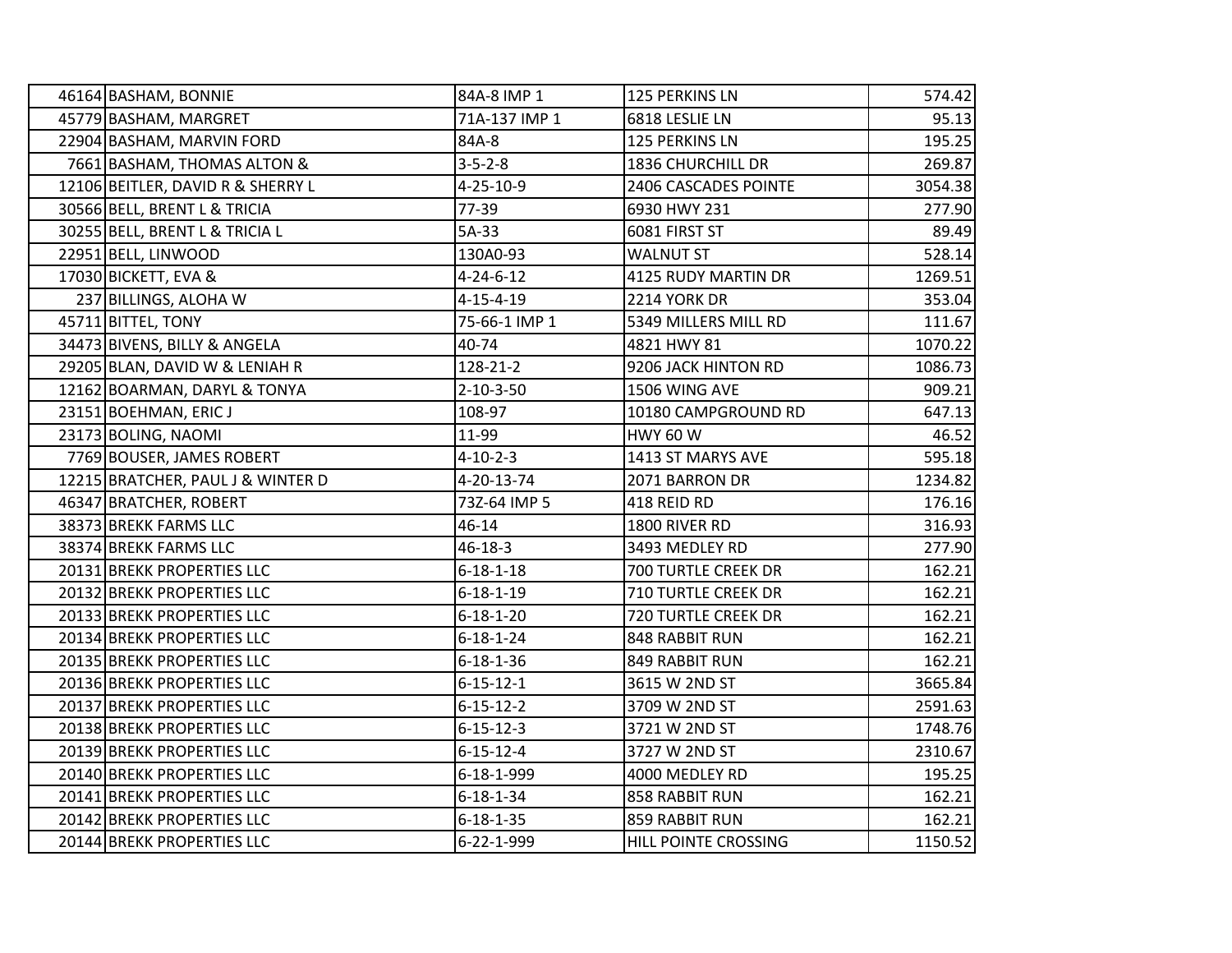| 21757 BREKK PROPERTIES LLC              | $6 - 18 - 2 - 200$ | <b>4125 BUCK TRAIL</b>   | 306.01  |
|-----------------------------------------|--------------------|--------------------------|---------|
| 38358 BREKK PROPERTIES LLC              | $37-3$             | <b>HARBOR CREST COVE</b> | 1585.18 |
| 38371 BREKK PROPERTIES LLC              | $37 - 26$          | <b>BOOTH FIELD RD</b>    | 46.52   |
| 11170 BRICKNER, DANA M                  | $4 - 17 - 7 - 11$  | 1009 HALIFAX DR          | 978.69  |
| 7995 BROWN, CARL LEE JR                 | $5 - 11 - 14 - 12$ | 2428 W 7TH ST            | 245.20  |
| 372 BRUNER, ROBERT T                    | $3 - 6 - 4 - 3$    | 2229 MCCONNELL AVE       | 364.53  |
| 12252 BRUTON, JAMES                     | $3 - 13 - 3 - 7$   | 1240 CASTLEWOOD PL       | 904.30  |
| 374 BRUTON, JAMES H                     | $3 - 13 - 11 - 8$  | 2616 VICTORY CT W        | 408.51  |
| 8527 BUCKNER, RAFE A                    | $5 - 4 - 10 - 6A$  | 728 SYCAMORE ST          | 246.98  |
| 3604 BUNCH, LARRY W & VIRGINIA          | $6 - 6 - 11 - 6$   | 1427 W 5TH ST            | 81.25   |
| 9672 BURDEN, NORMA JEAN                 | $2 - 5 - 9 - 14$   | 1107 HALL ST             | 90.26   |
| 23412 BURDEN, WILLIAM G & MELINDA REECE | 42A-17             | 7810 HWY 81              | 260.42  |
| 45539 BURKE, MATT                       | 71A-132 IMP 1      | 6780 LESLIE LN           | 153.01  |
| 10601 C & D PROPERTY MANAGEMENT LLC     | $3 - 4 - 5 - 16$   | 1524 E 19TH ST           | 463.95  |
| 4653 CALLOWAY, HUBERT E SR & KATHLEEN F | $5 - 5 - 8 - 3$    | 706 GEORGE ST            | 81.25   |
| 34504 CANARY, JARED PATRICK &           | 59-30-2            | <b>HWY 431</b>           | 148.37  |
| 46034 CANARY, NICOLE                    | 77Z-9 IMP 8        | 6556 HWY 231             | 91.83   |
| 46259 CAPPS, TYLER                      | 41Z-22 IMP 3       | <b>4040 PARK DR</b>      | 91.83   |
| 3640 CARDEN, SHARON GAYLE               | $5 - 11 - 17 - 9$  | 2012 W 7TH ST            | 134.86  |
| 30425 CARPENTER, DEBBIE L               | $77-15$            | 6596 HWY 231             | 810.78  |
| 19457 CARTER, DAVID & SONDRA            | 4-20-18-12         | 3617 WINCHESTER DR       | 836.49  |
| 33378 CARTER, ROGER                     | 130A0-190          | 10433 HWY 54             | 657.05  |
| 46314 CARTER, TYLER                     | 71B-158 IMP 4      | 6938 JAMIE LN            | 227.36  |
| 23565 CASEBIER, JUSTUS R                | 90-117             | 3142 HWY 142             | 938.01  |
| 46182 CASSADY, NATACHIA                 | 71B-4 IMP 4        | 6913 LAMPLITE CIRCLE     | 111.67  |
| 4716 CAVE, LARRY S SR                   | 6-10-10-24A        | 2410 FRENCH ST           | 93.86   |
| 4804 CAVE, LARRY SR                     | 6-10-10-24B        | 2408 FRENCH ST           | 116.20  |
| 39830 CECIL, MICHAEL                    | $85 - 22$          | 7739 HWY 2830            | 776.04  |
| 45638 CECIL, MICHAEL                    | 132-1 IMP 2        | 12337 INDIAN HILL RD     | 144.73  |
| 5030 CHAPPELL, MARCUS & AMANDA          | $2 - 8 - 3 - 1$    | 1700 LEITCHFIELD RD      | 256.63  |
| 29282 CHENAULT, JOYCE                   | $1 - 15$           | 9891 HULSEY LP           | 96.12   |
| 46313 CHICOJ, TOMAS                     | 71B-135 IMP 6      | 6965 JAMIE LN            | 111.67  |
| 23695 CHURCH, JUDY A                    | 62A-54             | <b>625 MAPLE HEIGHTS</b> | 212.46  |
| 8852 CISCO, KEVEN A & VICKI L           | $5 - 3 - 4 - 21$   | 822 W 10TH ST            | 163.80  |
|                                         |                    |                          |         |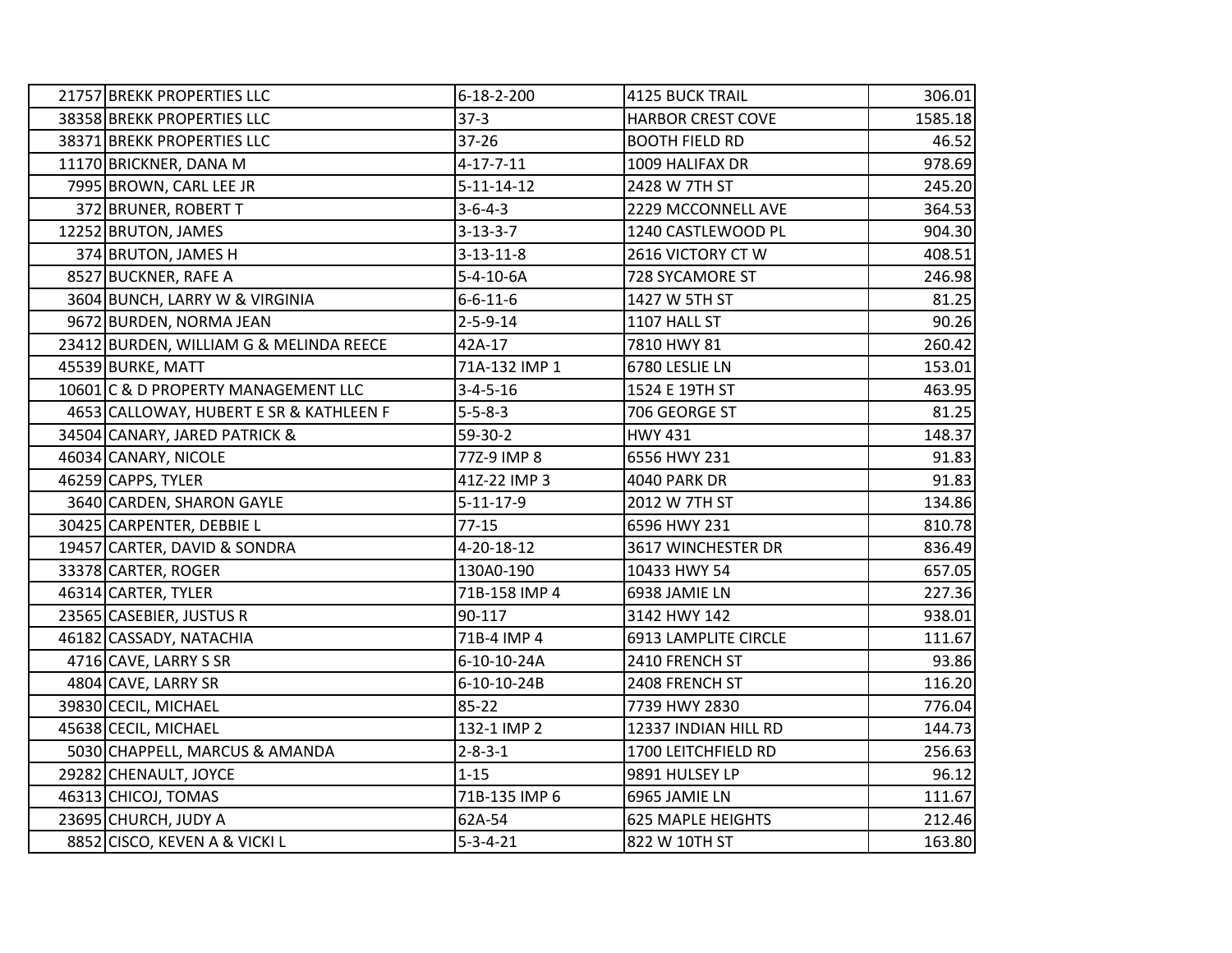| 8865 CISCO, KEVEN A & VICKI L            | $5 - 3 - 4 - 20$  | 824 W 10TH ST               | 55.95   |
|------------------------------------------|-------------------|-----------------------------|---------|
| 12394 CLARK, NANCY GAY                   | $3 - 17 - 7 - 29$ | 3800 KIPLING DR             | 509.27  |
| 577 CLARK, RAY M                         | $2 - 6 - 6 - 9$   | 1511 CENTER ST              | 237.96  |
| 12400 CLARK, ROBERT M & LINDA A          | $6 - 14 - 5 - 22$ | 2927 YOSEMITE DR            | 1170.34 |
| 23762 CLAY, GEORGE S                     | $2 - 12$          | OFF CURDSVILLE DELAWARE     | 46.52   |
| 593 CLINE, FRANCES Y                     | $5 - 3 - 4 - 11$  | 805 W 11TH ST               | 66.17   |
| 6733 CLOUSE, DAVID                       | $5 - 11 - 7 - 7$  | <b>614 POINDEXTER ST</b>    | 54.72   |
| 7552 CLOUSE, DAVID                       | $5 - 11 - 2 - 2B$ | 2409 CRAVENS AVE            | 84.24   |
| 45547 CLOUSE, DAVID                      | 24-7 IMP 1        | 7414 HWY 815                | 86.88   |
| 6564 CLOUSE, DAVID L                     | $5 - 9 - 2 - 7$   | 820 GEORGE ST               | 139.71  |
| 7553 CLOUSE, DAVID L                     | $5-10-15-4A$      | 1027 WESTERN CT             | 114.39  |
| 7554 CLOUSE, DAVID L                     | $5 - 10 - 15 - 5$ | 1028 WESTERN CT             | 120.41  |
| 23785 CLOUSE, DAVID L & VIRGINIA         | $24 - 7$          | 7440 CLEVELAND RD           | 741.87  |
| 9943 CLOUSE, MARCUS A                    | $5 - 10 - 15 - 4$ | 1035 WESTERN CT             | 165.62  |
| 3606 CLOUSE, ROY GENE                    | $5 - 11 - 2 - 3$  | 2427 CRAVENS AVE            | 66.79   |
| 7266 COFFMAN, RYAN C                     | $4 - 15 - 6 - 7$  | 2439 BITTEL RD              | 457.91  |
| 4312 COLBERT, MIKAEL & CARRIE            | $1 - 9 - 7 - 16$  | 721 WING AVE                | 280.72  |
| 10190 COLBURN, ANGELICA                  | $5 - 3 - 10 - 10$ | 907 W 13TH ST               | 180.69  |
| 12425 COLEMAN, MARSHALL Q & FAITH A      | $6 - 16 - 1 - 80$ | 3888 SPRINGTREE DR          | 1438.05 |
| 23821 COLONY MOBILE ESTATES ASSOCIATION  | 731-104           | 5200 GRAHAM LN              | 1804.51 |
| 46294 CONOVER, AMBER                     | 71B-25 IMP 5      | <b>6976 LAMPLITE CIRCLE</b> | 85.24   |
| 35095 CONSTANTINI, HUGO F & MARIA T      | 118-28            | 10775 HWY 951               | 838.83  |
| 8571 COOMES, DOROTHY LOUISE              | $4 - 9 - 8 - 20$  | 1212 MAPLE AVE              | 681.55  |
| 11548 COONEY, BEVERLY J & CONNIE M SCALF | $6 - 10 - 6 - 18$ | 2519 PARDON AVE             | 343.42  |
| 45899 COOPER, KRISTI                     | 73Z-29 IMP 3      | 418 REID RD                 | 90.18   |
| 32025 COOPER, MICHAEL D & ANGELA         | 123-38-4          | 8990 CRISP RD               | 1318.12 |
| 45896 COOPER, RAY                        | 134-16 IMP 2      | 12171 FLORAL RD             | 98.48   |
| 46108 COOPER, RAY                        | 71A-60 IMP 4      | <b>6820 LAMPLITE CIRCLE</b> | 111.67  |
| 46299 COOPER, RAY                        | 71B-55 IMP 10     | 6973 LESLIE LN              | 243.87  |
| 655 COOPER, WILLIAM J                    | $3-6-5-1A$        | 2200 MCCONNELL AVE          | 251.21  |
| 46344 CORTEZ, ELLA                       | 73Z-45 IMP 5      | 418 REID RD                 | 90.18   |
| 35707 COUNTRY HAM RESTAURANT LLC         | 38-38             | 5421 HWY 60 W               | 1870.62 |
| 672 COY, SUSAN M                         | $3 - 1 - 6 - 1$   | 102 W 20TH ST               | 435.65  |
| 5541 CRITE, CLARA LOUISE                 | $2 - 5 - 8 - 33$  | 1019 JACKSON ST             | 78.23   |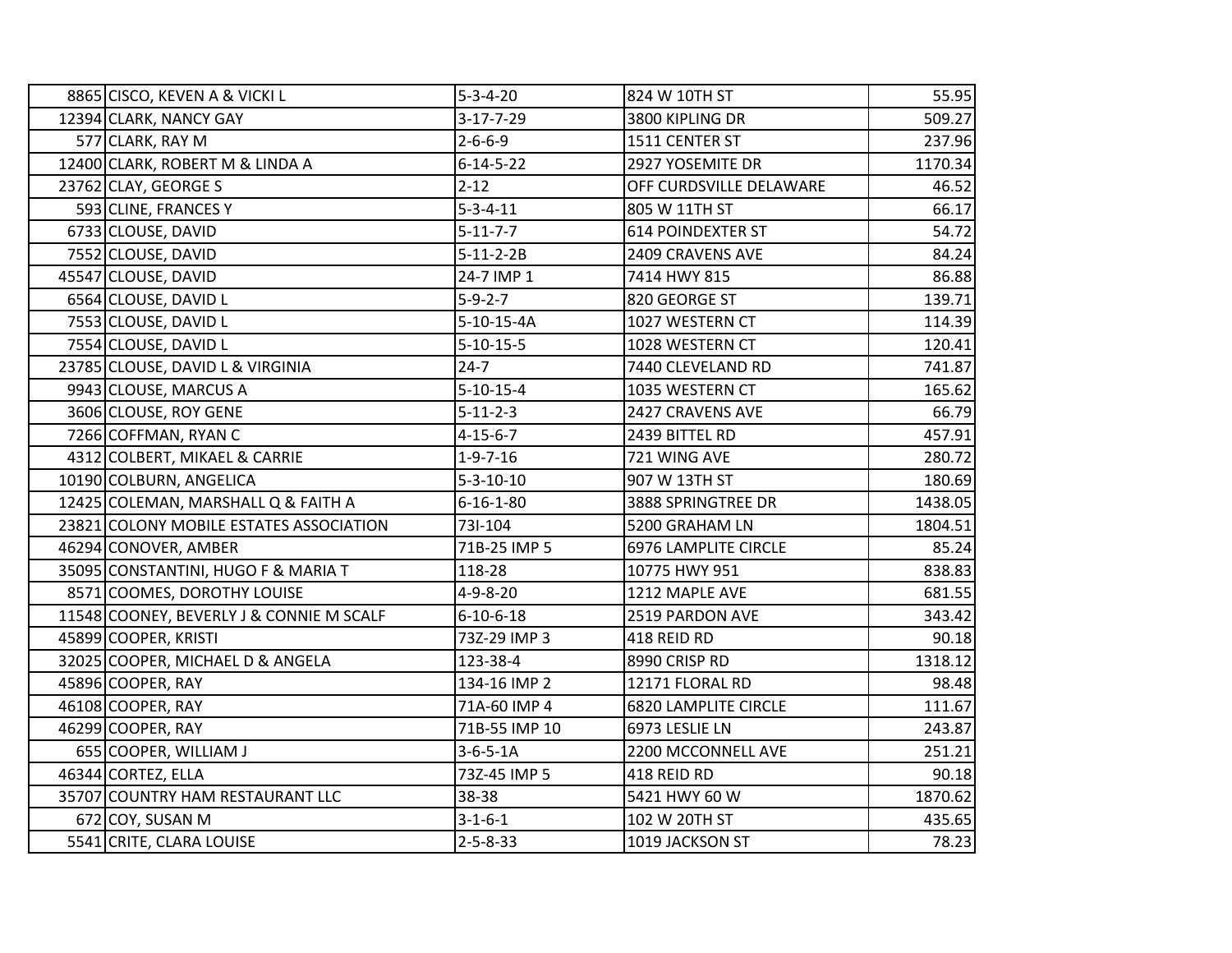| 19290 CROFT, KENNETH B                    | 3-38-5-186         | 2694 WISTERIA GARDENS       | 1699.20 |
|-------------------------------------------|--------------------|-----------------------------|---------|
| 46223 CROWE, GARY L                       | 71B-5 IMP 2        | 6917 LAMPLITE CIRCLE        | 177.78  |
| 34075 CROWE, JOHN M II & BRENDA           | 731-52             | 2430 KEENLAND PKWY          | 754.58  |
| 696 CROWE, KENNETH                        | $5 - 4 - 5 - 6$    | 530 ELM ST                  | 183.70  |
| 697 CROWE, KENNETH & SHEILA               | $5 - 4 - 5 - 5$    | 524 ELM ST                  | 60.15   |
| 4291 CROWE, KENNETH E & NIRAMONWAN        | $5 - 4 - 5 - 4$    | 522 ELM ST                  | 78.23   |
| 46335 CRUZ, RAYMOND                       | 71B-186 IMP 3      | 6983 LEAH LN                | 326.51  |
| 42040 CUNNINGHAM, LUCIA M & ROGER L       | 126-50-1           | 11285 INDIAN HILL RD        | 773.72  |
| 36300 CUSTER, JAMES M                     | 73B-88             | 4901 GRANDVIEW DR           | 1285.06 |
| 36571 D S 9 LLC                           | 61A-155-5          | 3612 RIVERBEND COVE         | 2681.57 |
| 45977 DAMRON, ANDREA                      | 97C-11-2 IMP 2     | 9407 HWY 662                | 119.95  |
| 38505 DANIELS, MAX L JR                   | 89-185             | 5355 HWY 54                 | 6306.36 |
| 37401 DAUGHERTY, AMANDA K                 | 731-92             | 5455 RED MILE LP            | 647.13  |
| 4958 DAVIDSON, SHEILA M                   | $6 - 3 - 3 - 2$    | 218 POPLAR ST               | 262.63  |
| 3644 DAVIESS COUNTY INSURANCE INC         | $1 - 9 - 4 - 1B$   | 1604 E 4TH ST               | 383.84  |
| 33243 DAWSON, VIOLET N & JOHNNY DAWSON JR | 19A-14             | 7431 GRIFFITH STATION RD    | 153.96  |
| 20346 DE BARRERA, MARIA G MIRANDA         | $5 - 8 - 6 - 17$   | 1842 CALHOUN ST             | 957.15  |
| 8661 DEAN, JAMES JR                       | $2 - 2 - 6 - 13$   | 1725 DAVIESS ST             | 464.56  |
| 6273 DEJARNETTE, VIVIAN                   | $2 - 3 - 3 - 3$    | 1502 TRIPLETT ST            | 634.53  |
| 802 DILLON, DEREK G & DEBORAH D           | $2 - 6 - 13 - 30$  | 729 CUMBERLAND ST           | 539.88  |
| 46187 DIXON, EMILY                        | 71B-31 IMP 5       | <b>6952 LAMPLITE CIRCLE</b> | 103.41  |
| 41774 DOCKEMEYER, CHAD O & ANGELA K       | $62A-3$            | 222 HUBERT CT               | 1028.91 |
| 45941 DONNA HALL ESTATE                   | 71A-117 IMP 2      | 6716 LESLIE LN              | 194.30  |
| 45968 DRAKE, JOHN T                       | 102-66 IMP 3       | 6420 OLD STATE RD           | 86.88   |
| 7729 DUKE, TIFFANY LEE                    | $2 - 9 - 5 - 10$   | 1317 HAYNES AVE             | 60.15   |
| 9296 DUKE, TIFFANY LEE                    | $2 - 9 - 5 - 9$    | 1313 HAYNES AVE             | 60.15   |
| 24172 DURBIN, E W                         | 34-15-12           | 9330 HWY 81                 | 500.07  |
| 847 DURBIN, SHERRY M                      | $6 - 8 - 5 - 11$   | 113 RIVER RD                | 180.69  |
| 40164 EATON, RANDY & LAURA                | 751-48             | <b>4445 HUNTERS TRACE</b>   | 2061.79 |
| 46077 EDGE, JEFF                          | 90-77 IMP 5        | 6443 HWY 762                | 210.82  |
| 3944 EISENMENGER, RICHARD LOUIS JR        | $3 - 13 - 9 - 4$   | 2613 VICTORY CT E           | 122.23  |
| 12633 EMBRY, U G                          | $3 - 12 - 23 - 12$ | 3934 HAWTHORNE DR           | 1367.03 |
| 24307 EMBRY, ULYSSES G & LOIS JUNE        | 47F-81A            | 2400 PARRISH AVE W          | 1706.51 |
| 24308 EMBRY, ULYSSES G & LOIS JUNE        | 47F-81             | 2402 PARRISH AVE W          | 954.53  |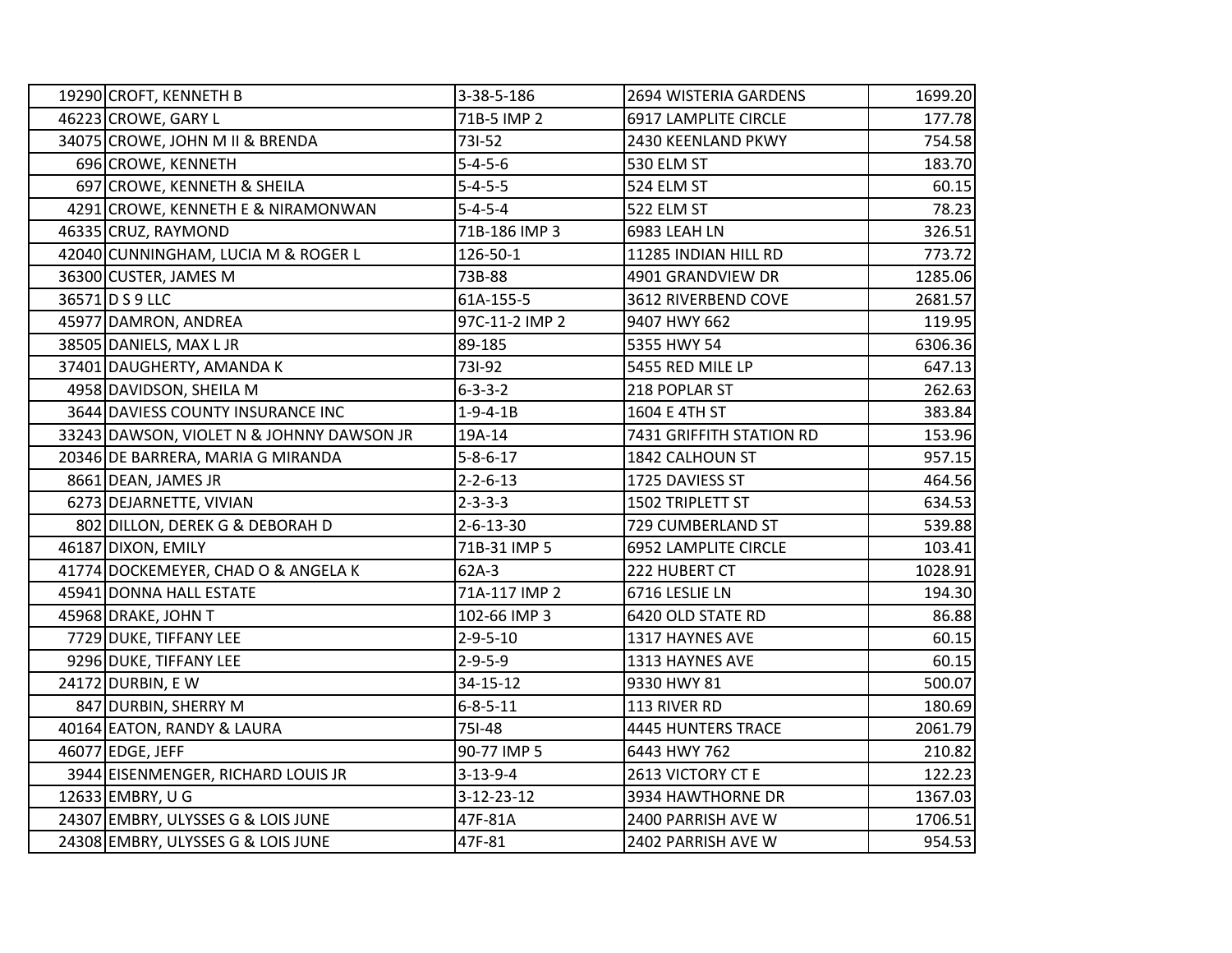| 887 ENGLE, NELSON                       | $2 - 5 - 7 - 14C$  | 1105 OGLESBY ST           | 124.02  |
|-----------------------------------------|--------------------|---------------------------|---------|
| 888 ENGLE, NELSON                       | $2 - 5 - 7 - 14B$  | 1107 OGLESBY ST           | 124.02  |
| 5067 ENGLE, NELSON E                    | $1 - 8 - 6 - 13$   | 815-819 STONE ST          | 285.57  |
| 5069 ENGLE, NELSON E                    | $5 - 10 - 1 - 3$   | 2417 W 9TH ST             | 263.26  |
| 5070 ENGLE, NELSON E                    | $5 - 11 - 13 - 1$  | 706 OMEGA ST              | 195.17  |
| 5071 ENGLE, NELSON E                    | $5 - 11 - 13 - 1A$ | 2500 W 7TH ST             | 189.73  |
| 5072 ENGLE, NELSON E                    | $5 - 11 - 15 - 2$  | 2301 W 8TH ST             | 192.73  |
| 891 EPISON, LOUIS                       | $5 - 4 - 4 - 31$   | 523 SYCAMORE ST           | 60.15   |
| 46110 ESPINOBARRIOS, SEBASTIAN          | 71A-100 IMP 2      | 6759 LESLIE LN            | 194.30  |
| 11451 ESTES, CHRISTA                    | $2 - 8 - 4 - 2$    | 1506 LEITCHFIELD RD       | 337.39  |
| 46181 ESTES, JEB M & CHRISTINA A COIN   | 71A-140 IMP 2      | 6830 LESLIE LN            | 194.30  |
| 46095 ESTES, TYLER                      | 73Z-86 IMP 5       | 418 REID RD               | 90.18   |
| 46113 ETHRIDGE, BRENDA                  | 71A-147 IMP 2      | 6858 LESLIE LN            | 260.42  |
| 42567 EUBANKS, FARREN & BRIDGET         | $3 - 15$           | 9440 FENWICK RD           | 3265.47 |
| 46093 EYLICIO, JESSICA                  | 73Z-79 IMP 5       | 418 REID RD               | 119.95  |
| 46212 FAILLE, PAUL                      | 73Z-34 IMP 5       | 418 REID RD               | 90.18   |
| 45877 FALIN, JOHN KEVIN                 | 73Z-35 IMP 2       | 418 REID RD               | 129.85  |
| 24383 FARMER, BRADLEY W & APRIL D       | 63F-31             | 1306 WOODMERE LN          | 4038.38 |
| 46033 FELDPAUCH, BRYAN                  | 71B-197 IMP 2      | 6972 LEAH LN              | 78.61   |
| 45780 FELDPAUCH, PAMELA                 | 71A-138 IMP 1      | 6822 LESLIE LN            | 111.67  |
| 46268 FELDPAUSCH, ROGER                 | 71B-49 IMP 3       | 6949 LESLIE LN            | 78.61   |
| 40463 FOSS, LORA JANE                   | 89D-59             | 4132 HWY 142              | 1329.70 |
| 12718 FRANCIS, MITCHELL E & STEPHANIE L | 4-20-14-11         | 2123 SURREY DR W          | 1150.52 |
| 34841 FULKERSON, NORMA JO               | 42A-3              | 7686 HWY 81               | 590.95  |
| 24560 FULKERSON, RICK & KAY             | 73-44              | 5525 GRAHAM LN            | 850.42  |
| 46330 GARCIA, MICHAELA JOSE             | 71A-153 IMP 2      | 6882 LESLIE LN            | 159.61  |
| 24594 GARDNER, ERNEST A & ANNA MARY     | 129-32             | 8316 JOE HAYNES RD        | 1268.53 |
| 29083 GARRETT, KEVIN & KARRON           | 108-71             | 2049 YELVINGTON K'VILLE   | 1433.80 |
| 11249 GAW, JAMES G                      | $1 - 7 - 4 - 1$    | <b>500 LEITCHFIELD RD</b> | 150.55  |
| 40363 GILLIAM, MICHAEL                  | $56 - 1 - 11$      | 1026 PETTIT RD W          | 739.66  |
| 45919 GILMORE, BRIDGET                  | 109-52 IMP 2       | 8707 WINKLER MOUNT ZION   | 161.25  |
| 5500 GIPSON, SHARON                     | $6 - 4 - 11 - 13$  | 1123 W 2ND ST             | 78.23   |
| 7973 GIRTEN, TERRI L                    | $6 - 10 - 6 - 28$  | 2417 W 2ND ST             | 233.79  |
| 21067 GISH, DEBBIE                      | $3 - 12 - 34 - 12$ | <b>647 CHUCK GRAY CT</b>  | 934.02  |
|                                         |                    |                           |         |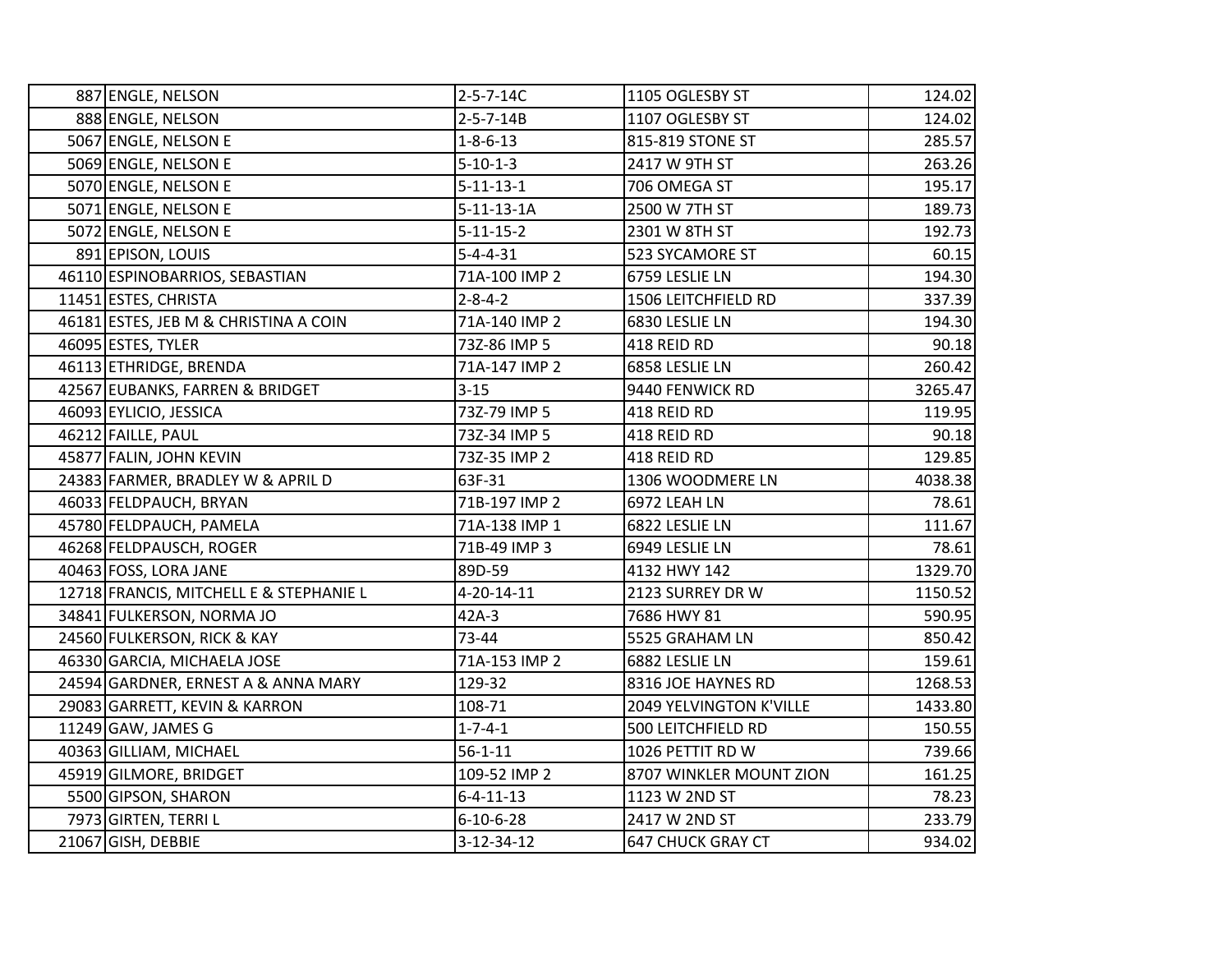| 16550 GIVENS, BELINDA P              | 4-22-19-19         | 2272 TWENTY GRAND AVE   | 2148.73 |
|--------------------------------------|--------------------|-------------------------|---------|
| 30109 GLASSCOCK, RICHARD             | 79-42              | 10909 RED HILL MAXWELL  | 401.86  |
| 30309 GLASSCOCK, RICHARD             | 79-43              | 10863 RED HILL MAXWELL  | 648.79  |
| 12785 GOETZ, JAMES V                 | $2 - 10 - 3 - 48$  | 1430 WING AVE           | 758.84  |
| 33701 GOLDENROD PROPERTIES LLC       | 73J-10             | 4006 VINCENT STATION DR | 4969.37 |
| 42575 GOLFLAND HOBBIES & RECREATION  | 39-39 IMP 2        | 1874 OLD CALHOUN RD     | 948.42  |
| 46257 GOMEZ, ALEXANDER               | 41Z-12 IMP 3       | 4040 PARK DR            | 86.46   |
| 46255 GOMEZ, EVANDE                  | 41Z-4 IMP 4        | <b>4040 PARK DR</b>     | 128.19  |
| 46254 GONZALES, ANTANIO              | 41Z-3 IMP 5        | 4040 PARK DR LOT 3      | 98.48   |
| 1065 GOODMAN, LOLA B                 | $2 - 8 - 6 - 1$    | 1505 ALEXANDER AVE      | 90.26   |
| 1066 GOODMAN, LOLA B                 | $2 - 8 - 6 - 16$   | 1507 ALEXANDER AVE      | 137.91  |
| 45895 GRAY, STEPHANIE                | 102-1 IMP 2        | 5657 OLD STATE RD       | 176.16  |
| 32340 GREATHOUSE, DIANE M            | 104-28-17          | 4410 POPLAR LOG BRIDGE  | 410.13  |
| 32341 GREATHOUSE, DIANE M            | 104-28-16          | 4420 POPLAR LOG BRIDGE  | 410.13  |
| 46292 GREATHOUSE, STACY              | 71A-150 IMP 5      | 6870 LESLIE LN          | 326.51  |
| 1100 GREEN, WILLIE JR & PATSY        | $5 - 4 - 5 - 28$   | 603 POPLAR ST           | 78.23   |
| 17688 GREENSPRINGS HOMEBUYERS LLC    | $5 - 10 - 15 - 62$ | 2608 WESTWOOD AVE       | 162.21  |
| 1113 GREGORY, WANDA                  | $5 - 1 - 7 - 19$   | 735 CEDAR ST            | 78.23   |
| 10162 GRIFFITH, JUSTIN W             | $6 - 7 - 3 - 4$    | <b>224 CRABTREE AVE</b> | 242.78  |
| 45867 GUTIERREZ, HUMBERTO            | 71B-71 IMP 2       | 6922 LESLIE LN          | 111.67  |
| 42482 HAGAN, JON & MELISSA           | 67-61              | 1035 HWY 140 E          | 1212.66 |
| 12852 HAGAN, JOSEPH G & SHEILA K     | $6 - 15 - 8 - 3$   | 156 HUMMINGBIRD LP E    | 953.86  |
| 31804 HAGAN, MARIE N                 | 114-70-6           | <b>6342 BOSTON SPUR</b> | 541.38  |
| 46210 HAGAN, TRENTON                 | 73Z-17 IMP 6       | 418 REID RD             | 93.50   |
| 33834 HAGAN, WILLIAM J               | 24-41-19           | 5332 MT ZION SCHOOL RD  | 360.54  |
| 37062 HAGAN, WILLIAM J               | 25-39              | 5773 MACEDONIA RD       | 541.38  |
| 24839 HAGAN, WILLIAM J & LISA M      | 26-31              | 5430 HWY 554            | 1189.21 |
| 32518 HAGAN, WILLIAM JOSEPH          | $42 - 10$          | 7457 OLD HWY 81         | 2608.83 |
| 40596 HAGMAN, BETTY JO               | 40A-12             | 4405 FISHER RD          | 1485.03 |
| 33418 HAIMES, BARRY C &              | 59-133             | 10926 GORE RD           | 658.39  |
| 46358 HALL, JASON & RACHELLE WEDDING | 73Z-135 IMP 5      | 418 REID RD             | 164.57  |
| 39079 HALL, KRAIG E                  | 114-63             | 5950 LITTLE HICKORY RD  | 2103.63 |
| 24889 HAMILTON, JOSEPH HENRY         | 93-53              | PLEASANT RIDGE LN       | 277.90  |
| 34363 HAMILTON, MATTHEW O & JENNY L  | $43 - 23$          | 9661 HWY 81             | 2888.14 |
|                                      |                    |                         |         |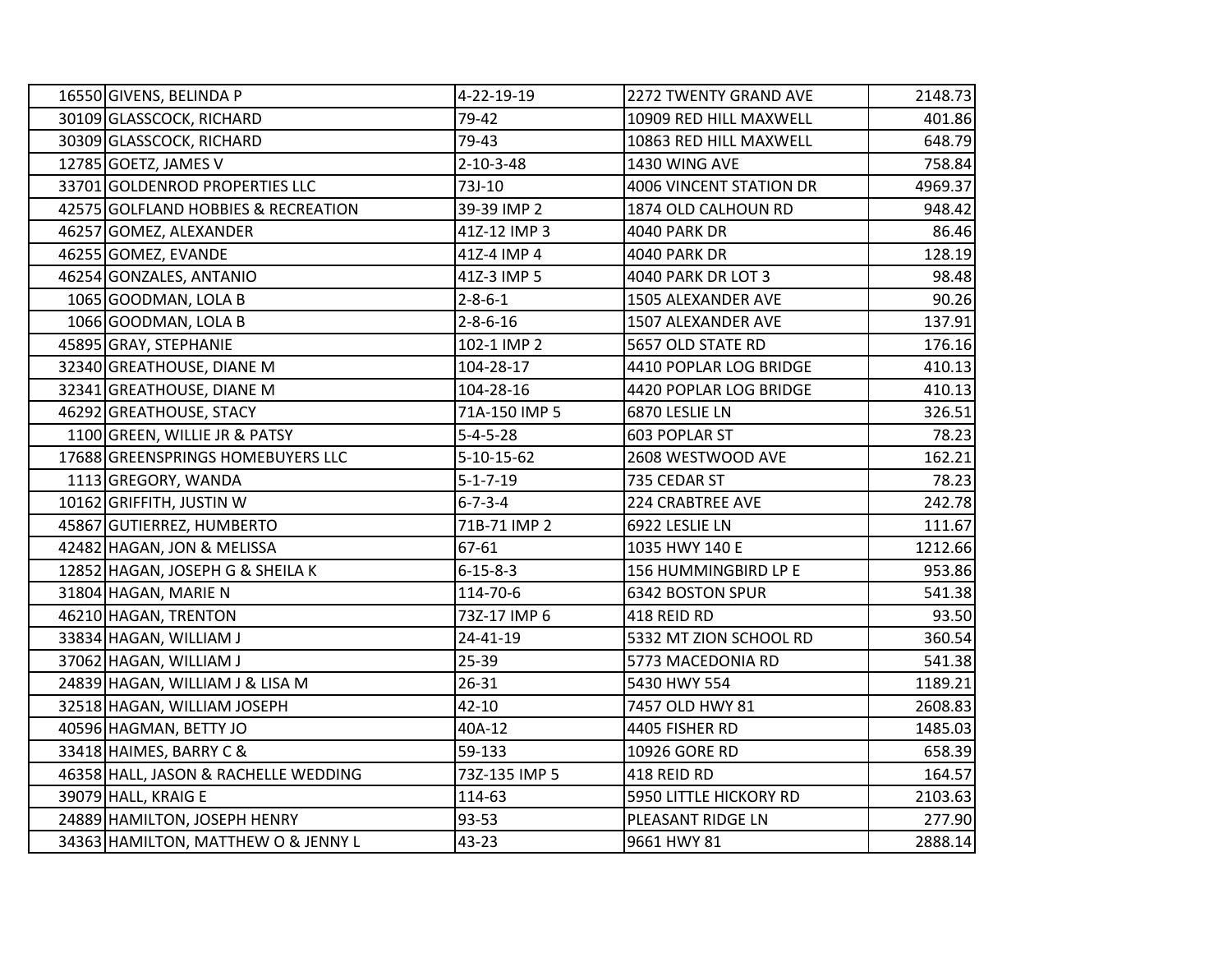| 29002 HAMILTON, STEVE & TAMMY DRAKE     | 25-37-5            | 5440 HWY 1514               | 1037.17 |
|-----------------------------------------|--------------------|-----------------------------|---------|
| 46045 HAMPTON, AIMEE R                  | 97Z-35 IMP 3       | 8400 HWY 405                | 541.38  |
| 45701 HANCOCK, AARON                    | 71B-33 IMP 1       | 6944 LAMPLITE CIRCLE        | 276.94  |
| 46274 HANCOCK, DANIEL                   | 71A-27 IMP 5       | 6839 LAMPLITE CIRCLE        | 95.13   |
| 33411 HANSON, VERA & CHAD               | 89D-52             | 6321 OLD HWY 54             | 1035.53 |
| 41318 HARDIN, TABATHA & PAUL JEFFERS JR | 102-71             | 6475 HWY 762                | 1185.90 |
| 41319 HARDIN, TABATHA & PAUL JEFFERS JR | $102 - 71 - 1$     | 6459 HWY 762                | 516.58  |
| 1225 HARDIN, TIMOTHY W & EVON M         | $6 - 6 - 7 - 10$   | 313 LITTELL ST              | 145.13  |
| 1226 HARDISON, ELIZABETH E              | $6 - 6 - 8 - 16$   | 1708 W 4TH ST               | 280.72  |
| 45735 HARRIS, JOHN & KATHY              | 73Z-114 IMP 1      | 418 REID RD                 | 333.13  |
| 10736 HARRIS, SAMUEL E                  | $1 - 8 - 4 - 14$   | 630 WING AVE                | 353.37  |
| 5236 HARRISON, BILLY D &                | $3 - 4 - 7 - 9$    | 1709 E 20TH ST              | 360.92  |
| 1251 HARRISON, CHARLES JR & KATHY L     | $6 - 10 - 6 - 37$  | 2528 EBACH ST               | 253.62  |
| 7844 HART, MATT                         | $3 - 21 - 2 - 120$ | 2517 STRAWBRIDGE PL         | 734.61  |
| 14859 HARVEY, SUSANNAH                  | $3 - 13 - 12 - 18$ | 1205 ROSE HILL DR           | 963.76  |
| 45778 HASTIE, KENNETH                   | 71A-134 IMP 1      | 6806 LESLIE LN              | 153.01  |
| 37973 HATFIELD, ERIC NATHANIEL          | 19A-14A            | 7426 SHORT ST               | 227.36  |
| 1265 HATFIELD, JAMES L & WANDA S        | $2 - 6 - 4 - 9$    | 1411 HATHAWAY ST            | 188.55  |
| 46280 HAVE, THOMAS                      | 71A-71 IMP 7       | <b>6864 LAMPLITE CIRCLE</b> | 103.41  |
| 8922 HAWN, JAMES D                      | $3 - 9 - 6 - 30$   | 3020 DAVIESS ST             | 48.68   |
| 11496 HAYDEN, KEAVIN                    | $5 - 1 - 7 - 20$   | 729 CEDAR ST                | 75.22   |
| 11335 HAYDEN, MARY E                    | $2 - 1 - 7 - 6$    | 1228 ST ANN ST              | 527.27  |
| 42623 HAYDEN, TIMOTHY M II              | 73H-23             | 2019 KEENLAND PKWY          | 296.77  |
| 46173 HEAD, RHONDA                      | 71A-36 IMP 2       | <b>6875 LAMPLITE CIRCLE</b> | 276.94  |
| 11606 HEDGES, RICHARD & DENNAE          | $6 - 10 - 3 - 2$   | 2207 W 1ST ST               | 353.68  |
| 4453 HELBERT, DAVID W JR                | $4 - 12 - 6 - 12$  | 2124 WESTVIEW DR            | 388.02  |
| 46303 HELM, JUSTIN                      | 71B-94 IMP 2       | 7049 LAMPLITE CIRCLE        | 128.19  |
| 1359 HENDERSON, ELIZABETH RITA          | $5 - 11 - 7 - 4$   | <b>608 POINDEXTER ST</b>    | 237.96  |
| 1367 HENRY, CARL LEWIS                  | $3 - 13 - 10 - 8$  | 2616 VICTORY CT E           | 289.18  |
| 22619 HESTER, KEVIN RAY                 | $5 - 8 - 6 - 26$   | 1833 WILLIS AVE             | 492.77  |
| 46175 HIDALGO, SHANNON                  | 71A-91 IMP 5       | 6809 LESLIE LN              | 227.36  |
| 7570 HIDENRITE, ED & STEPHANIE          | $3-9-7-11$         | 2944 ALLEN ST               | 542.31  |
| 11201 HIDENRITE, RICHARD B & STEPHANIE  | $5 - 9 - 3 - 26$   | 917 MCGILL ST               | 160.81  |
| 6500 HILLARD, EVERETT RAY & TIFFANY C   | $6 - 5 - 9 - 19$   | 1720 BURDETTE CT            | 276.47  |
|                                         |                    |                             |         |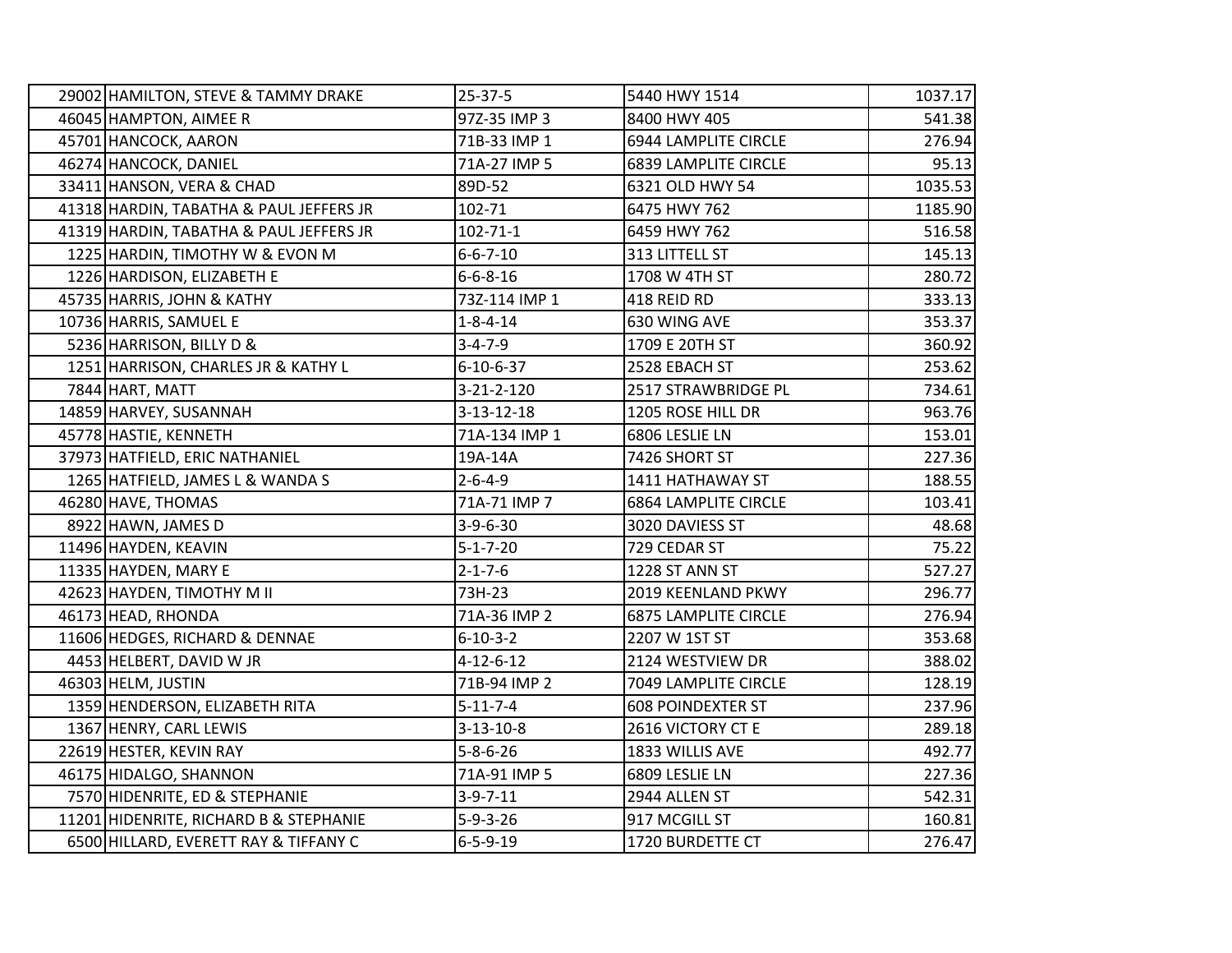| 9552 HODGES, PHILLIP                | $2 - 1 - 8 - 3$    | 1324 ST ANN ST              | 210.24  |
|-------------------------------------|--------------------|-----------------------------|---------|
| 4151 HOLLOWAY, RICHARD L            | $5 - 2 - 8 - 1$    | 1202 CEDAR ST               | 438.06  |
| 38958 HONEYCUTT, MARGARET K         | 84A-20             | 109 HIGH ST                 | 250.50  |
| 3504 HORLANDER, STEPHEN R & DONNA G | $3 - 4 - 7 - 7$    | 1715 E 20TH ST              | 90.26   |
| 33987 HORN, BARRY D & BRENDA K      | 86-69-4            | 2655 ROY CLARK RD           | 1052.04 |
| 29485 HORTON, JAMES N & ANGELA G    | 25-70-11           | 8613 HWY 815                | 1103.28 |
| 19298 HORTON, JOHN L                | $3 - 24 - 5 - 4$   | 4119 MASON WOODS LN         | 1504.19 |
| 25376 HOWARD, KIMBERLY ANN          | 130A0-117          | 10220 MAIN ST               | 574.42  |
| 11222 HOWARD, PAUL CJR              | $5 - 13 - 13 - 2$  | 801 GARDENSIDE DR           | 60.15   |
| 45970 HOWARD, RICKY                 | 127-23 IMP 1       | 10921 HWY 144               | 138.12  |
| 45932 HUFF, JILL                    | 73Z-28 IMP 2       | 418 REDD RD LOT 28          | 124.91  |
| 10025 HUFFINES, MICHAEL J           | $2 - 7 - 3 - 1$    | 1222 E 15TH ST              | 81.25   |
| 46027 HUNT, NANCY                   | 71A-64 IMP 3       | <b>6836 LAMPLITE CIRCLE</b> | 111.67  |
| 4194 HURM, CHRISTOPHER D            | $3 - 4 - 5 - 5$    | 1533 E 20TH ST              | 266.89  |
| 46315 HUSKISSON, RAYMOND L          | 71B-163 IMP 3      | 7335 LAMPLITE CIRCLE        | 409.14  |
| 40158 J R ACQUISITIONS LLC          | 75U-3              | 3173 BRIDGEWATER COVE       | 786.69  |
| 13193 JACKSON, BOYD C               | 4-22-15-14         | 2425 MIDDLEGROUND DR        | 2176.85 |
| 1576 JACKSON, KENNETH S & JILL S    | $3 - 2 - 7 - 1$    | 2200 VEACH RD               | 892.49  |
| 13197 JACKSON, KENNETH S & JILL S   | $4 - 14 - 2 - 39$  | 2302 STRATFORD DR S         | 2042.93 |
| 46005 JACKSON, LAURA J              | 76-113 IMP 2       | 5840 MILLERS MILL RD        | 343.05  |
| 6310 JARNAGIN, BILL                 | $5-10-15-4B$       | 2625 LANCASTER AVE          | 81.25   |
| 1622 JOHNSON, FRED ALLEN            | $5 - 13 - 6 - 28$  | 936 MARIANNA DR             | 251.81  |
| 46084 JOHNSON, JOSHUA V             | 73Y-7 IMP 3        | 5114 HWY 144                | 111.67  |
| 4360 JOHNSON, KATHERINE L           | $5 - 10 - 12 - 23$ | 2723 W 9TH ST               | 265.06  |
| 46065 JONES, ANGELA                 | 101-72 IMP 2       | MCPHERSON RD                | 118.28  |
| 1672 JONES, GEORGE E & NAOMI K      | $3 - 21 - 3 - 26$  | 1729 ASBURY PL              | 589.33  |
| 25649 JONES, GERALD & SARAH J       | $25 - 61$          | 5421 HWY 1514               | 739.34  |
| 4762 KAELIN, PAULA                  | $2 - 2 - 4 - 1A$   | 120 E 17TH ST               | 415.16  |
| 46094 KELLEY, HERBERT               | 73Z-83 IMP 3       | 418 REID RD                 | 95.13   |
| 45572 KELLY, WILLIAM                | 104-31 IMP 1       | 4960 POPLAR LOG BRIDGE R    | 171.15  |
| 45944 KESSENGER, SAMANTHA & RICHARD | 117-28 IMP 2       | 10931 HWY 1389              | 95.13   |
| 11581 KESSLER, JOY & DYLAN ONSTOTT  | $3 - 6 - 12 - 23$  | 2708 MORNINGSIDE DR         | 465.78  |
| 46265 KEY, JEAN                     | 73Y-6 IMP 4        | 5114 HWY 144                | 95.13   |
| 46312 KIMBLEY, TONY                 | 71B-134 IMP 3      | 6961 JAMIE LN               | 111.67  |
|                                     |                    |                             |         |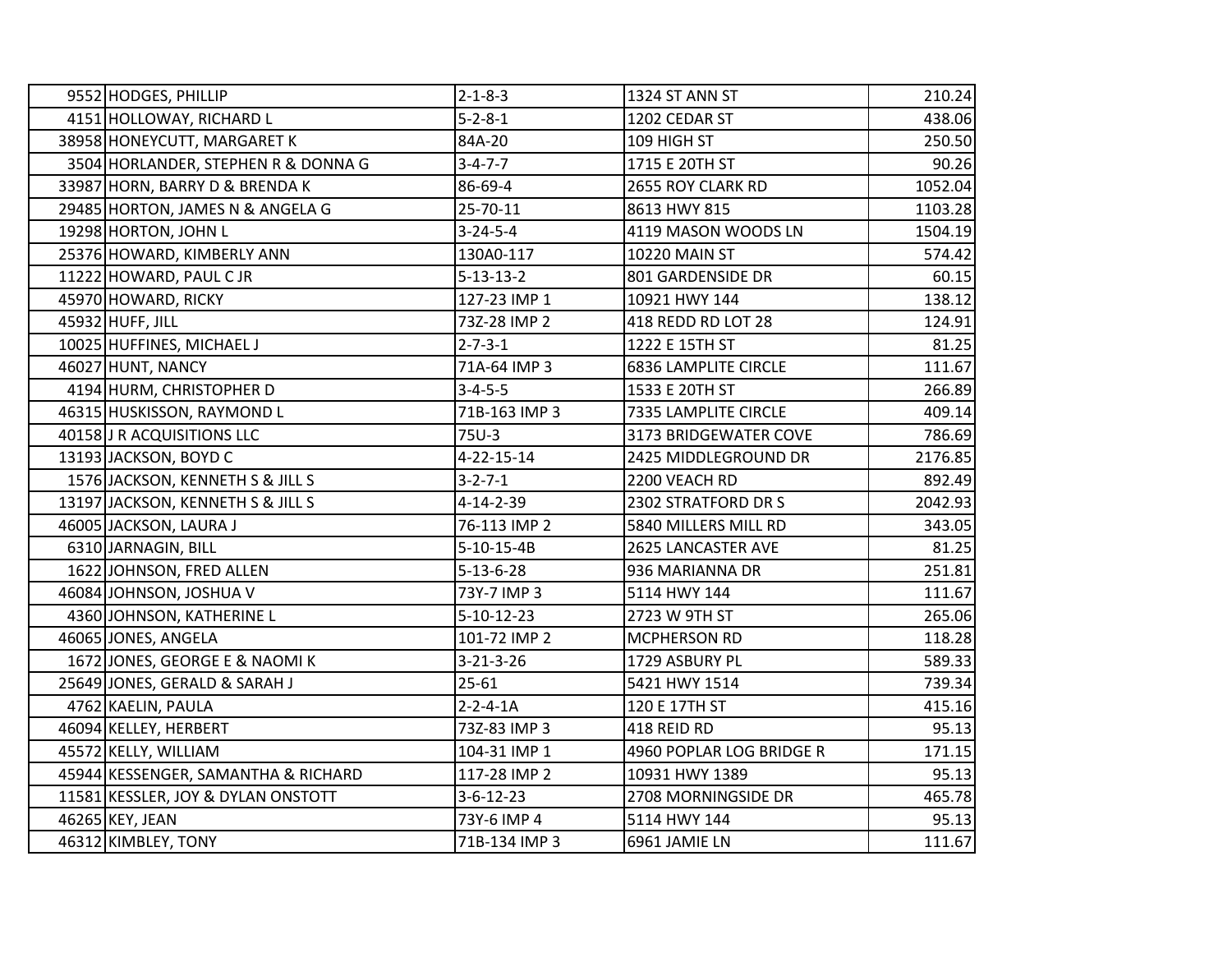| 33116 KIRBY, WILLIAM                 | 731-28            | 2370 KEENLAND PKWY          | 356.26  |
|--------------------------------------|-------------------|-----------------------------|---------|
| 32326 KNOTT, JAMES L & BRENDA M      | 123-49-7          | 7631 STEVENS SCHOOL RD      | 1460.23 |
| 1778 KOGER, CHARLES D & DELILAH G    | $5 - 4 - 8 - 12$  | 814 W 7TH ST                | 66.17   |
| 42569 KRAHWINKEL, PEGGY ANN          | 59-171-1          | 202 HWY 140 W               | 1032.23 |
| 39923 KULKA, KRISTINE S & BENJAMIN   | 74C-25            | 3916 LOCUST HILL DR         | 2689.83 |
| 4353 KYLE, DAVID A                   | $2 - 10 - 2 - 8$  | 1728 HUGHES AVE             | 266.89  |
| 46114 LAFORCE, JEFF                  | 71B-18 IMP 4      | 7021 LAMPLITE CIRCLE        | 111.67  |
| 46120 LAFORCE, JEFF                  | 71B-119 IMP 4     | 7355 LAMPLITE CIRCLE        | 103.41  |
| 46171 LAFORCE, JEFF                  | 71A-19 IMP 3      | <b>6807 LAMPLITE CIRCLE</b> | 144.73  |
| 46300 LAFORCE, JEFF                  | 71B-57 IMP 4      | 6978 LESLIE LN              | 119.95  |
| 13344 LAMOTTE, RONALD E              | $3 - 11 - 18 - 7$ | 3100 NEW HARTFORD RD        | 5087.15 |
| 45891 LANHAM, BRUCE                  | 110-90 IMP 2      | 8705 HWY 144                | 210.82  |
| 25922 LANHAM, RUTHIE JEAN & JI       | 28-52             | 7189 HWY 60 W               | 690.10  |
| 40372 LANHAM, SCOTTY R & STARLA F    | $73-20-1$         | 5130 GRAHAM LN              | 327.47  |
| 10737 LASHER, JEREMY E               | $6 - 5 - 5 - 7$   | 1732-1734 W 1ST ST          | 120.41  |
| 8139 LEAK, GEORGE ALLEN JR           | $6 - 8 - 2 - 7$   | 110 DUBLIN LN               | 198.79  |
| 19744 LEE, GREGORY & SHIRLEY LEE     | $1 - 9 - 14 - 6$  | 1909 E 10TH ST              | 714.20  |
| 25986 LEE, SHIRLEY                   | 62F-8             | 2217 WESTERFIELD DR         | 586.01  |
| 36862 LEE, WILLIAM CHRIS & SARAH LEE | 38D-1             | 750 WORTHINGTON RD          | 2005.60 |
| 46321 LEONARD, DAVID                 | 71Z-5 IMP 4       | 6845 HWY 2830               | 149.71  |
| 45838 LEWIS, KAREN                   | 71A-26 IMP 2      | <b>6835 LAMPLITE CIRCLE</b> | 86.88   |
| 8604 LEWIS, MICHAEL K                | $5 - 9 - 5 - 4$   | 910 SUTHERLAND AVE          | 138.16  |
| 7110 LINDSEY, JANICE                 | $5 - 6 - 6 - 20$  | 1331 W 12TH ST              | 335.60  |
| 1900 LING, ROBERT LEO                | $5 - 10 - 10 - 9$ | 2034 W 10TH ST              | 60.15   |
| 45980 LOI, KAREN L                   | 73Z-6 IMP 4       | 418 REID RD                 | 91.83   |
| 45988 LOMAX, MACK                    | 71B-102 IMP 4     | 6976 KRIS AVE               | 103.41  |
| 5133 LONG, TIMOTHY S & MELISSA J     | $6 - 6 - 6 - 15$  | 1524 W 3RD ST               | 280.15  |
| 45955 LOPEZ, JORGE MAURICO           | 57Z-7 IMP 3       | <b>140 ST ANTHONY RD</b>    | 124.91  |
| 45837 LORD, TRACY                    | 73Z-116 IMP 2     | 418 REID RD                 | 255.47  |
| 6190 LOWE, CHRISTINE THOMAS          | $4 - 14 - 4 - 2$  | 2020 YORK DR                | 854.53  |
| 45720 LYONS, TROY                    | 71B-56 IMP 1      | 6977 LESLIE LN              | 227.36  |
| 46287 MACK, FRED                     | 71A-119 IMP 6     | 6724 LESLIE LN              | 128.19  |
| 46298 MACK, FRED                     | 71B-52 IMP 4      | 6961 LESLIE LN              | 98.48   |
| 46302 MACK, FRED                     | 71B-82 IMP 3      | 6935 KRIS AVE               | 103.41  |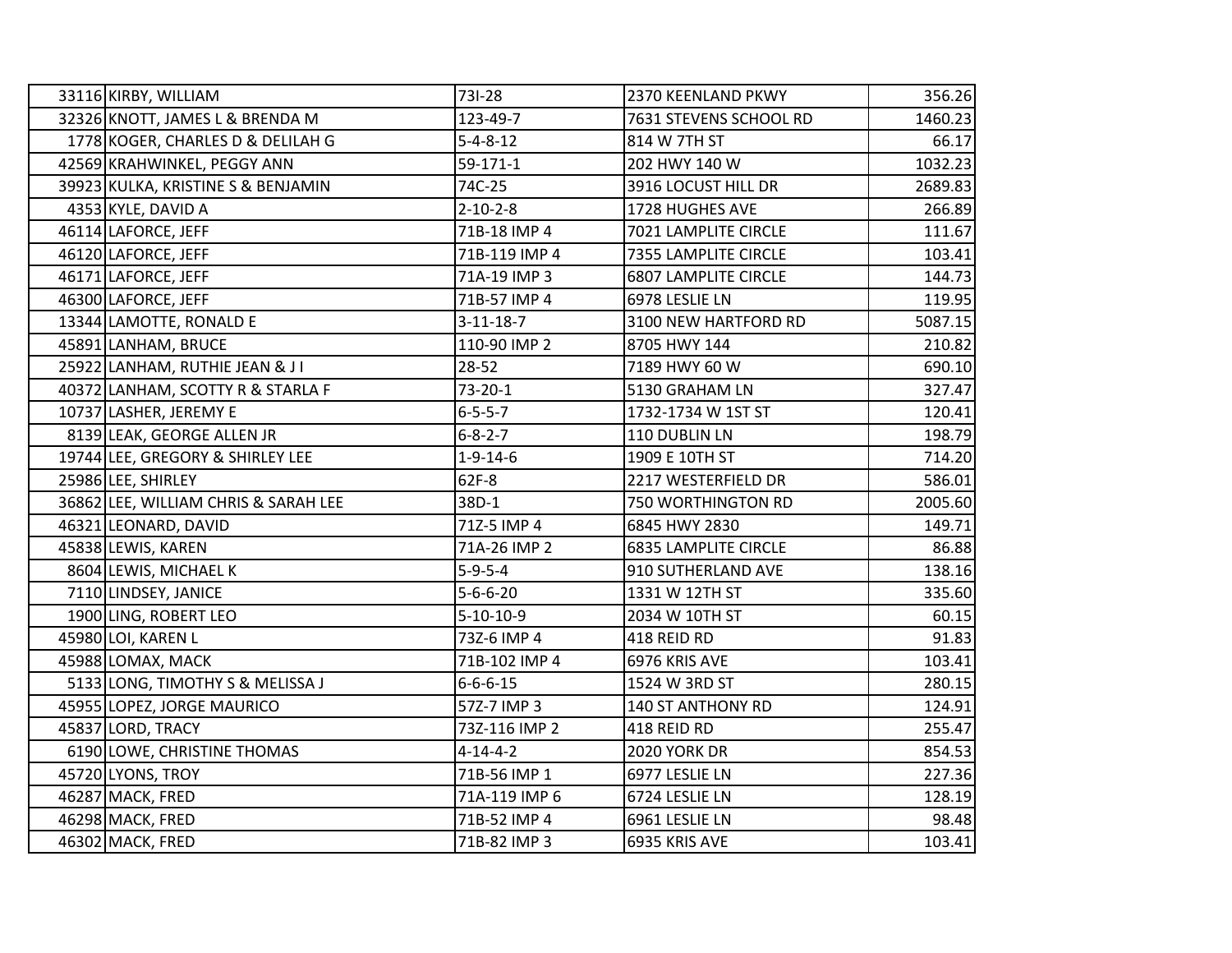| 46307 MACK, FRED                       | 71B-110 IMP 4     | 6944 KRIS AVE           | 95.13   |
|----------------------------------------|-------------------|-------------------------|---------|
| 46309 MACK, FRED                       | 71B-120 IMP 3     | 7351 LAMPLITE CIRCLE    | 86.88   |
| 46318 MACK, FRED                       | 71B-199 IMP 5     | 6964 LEAH LN            | 95.13   |
| 19277 MALONE, LINDA S                  | $4 - 25 - 3 - 17$ | 4478 STRICKLAND DR      | 1533.93 |
| 45995 MARQUEZL, ANGELA                 | 77Z-18 IMP 3      | 6556 HWY 231            | 78.61   |
| 3698 MATTHIS, SAM                      | $1 - 7 - 12 - 19$ | 701-705 BRECKENRIDGE ST | 596.55  |
| 3953 MATTHIS, SAMUEL L                 | $1 - 7 - 12 - 17$ | 709 BRECKENRIDGE ST     | 131.25  |
| 26189 MATTHIS, SAMUEL L & CYNTHIA JEAN | 75J-20            | 3705 SAND ROCK TRAIL    | 4096.24 |
| 46349 MATTINGLY, CHRISSIE              | 73Z-71 IMP 2      | 418 REID RD             | 288.51  |
| 45901 MAUGHERMAN, SCOTTIE              | 73Z-57 IMP 2      | 418 REID RD             | 90.18   |
| 46121 MAY, TAMMY & NORMAN HOYT         | 71B-83 IMP 6      | 6939 KRIS AVE           | 153.01  |
| 46117 MAYA, ALBERTO                    | 71B-81 IMP 5      | 6931 KRIS AVE           | 91.83   |
| 46295 MAYORGA, LEO                     | 71B-41 IMP 4      | 6917 LESLIE LN          | 86.88   |
| 11144 MAYS, ROBERT                     | $6 - 12 - 3 - 16$ | 2737 W 6TH ST           | 204.79  |
| 46328 MCCARTY, KENNETH                 | 97Z-55 IMP 3      | 8400 HWY 405 LOT 55     | 243.87  |
| 26590 MCCARTY, LARRY & LARRY JR        | 107-34-1          | 1711 GOBLER FORD RD     | 78.61   |
| 45871 MCCORMICK, MICHAEL               | 77Z-25 IMP 2      | 6556 HWY 231            | 202.57  |
| 26624 MCDANIEL, LARRY B & BRENDA       | 120-41            | 8679 JACK HINTON RD     | 410.81  |
| 26651 MCFADDEN, DOUGLAS J SR           | 11-86             | 190 MURPHY RD           | 1280.13 |
| 35535 MCFADDEN, DOUGLAS SR             | 37A-36            | 171 BOOTH FIELD RD      | 3119.51 |
| 19528 MCFARLAND, GREGORY WAYNE         | $6 - 18 - 2 - 2$  | 918 DEER HAVEN DR       | 790.23  |
| 2264 MCINTIRE, LOIS J                  | $2 - 8 - 5 - 2$   | 1915 E 17TH ST          | 253.62  |
| 26665 MCKAY, DANIEL                    | $26-29$           | 5440 HWY 554            | 112.63  |
| 33455 MCKENZIE, JOHN P & AMY           | 93A-15A           | 4132 HWY 764            | 340.88  |
| 9298 MCKNIGHT, ROBERT R                | 3-10-4-39         | 218 LEGION BLVD W       | 542.31  |
| 10670 MCLAUGHLIN, TERRI M              | $5 - 10 - 16 - 4$ | 2217 LANCASTER AVE      | 327.17  |
| 40732 MCMANAWAY, CHELSEA               | 76-75             | 6533 HARMONY DR         | 1137.98 |
| 19593 MCMILLEN, SCOTT & WENDY          | $6 - 24 - 1 - 1$  | 290 FERN HILL DR        | 4864.05 |
| 10611 MEANS, LISA D                    | $3 - 13 - 9 - 2$  | 2605 VICTORY CT E       | 271.08  |
| 36986 MELANDER, BETTY KAY              | $65-19-1$         | <b>BURTON RD</b>        | 195.25  |
| 37712 MELANDER, MARK & BETTY MELANDER  | 65-19             | 2617 BURTON RD          | 1321.41 |
| 3723 MELTON, MARGARET L                | $6 - 8 - 6 - 4$   | 2019 W 1ST ST           | 78.23   |
| 26290 MERCER, CASEY W                  | 90-109            | 6303 HWY 762            | 169.52  |
| 26291 MERCER, LARRY C & DEBBY          | 103-97            | 8374 TEXAS GAS RD       | 1021.97 |
|                                        |                   |                         |         |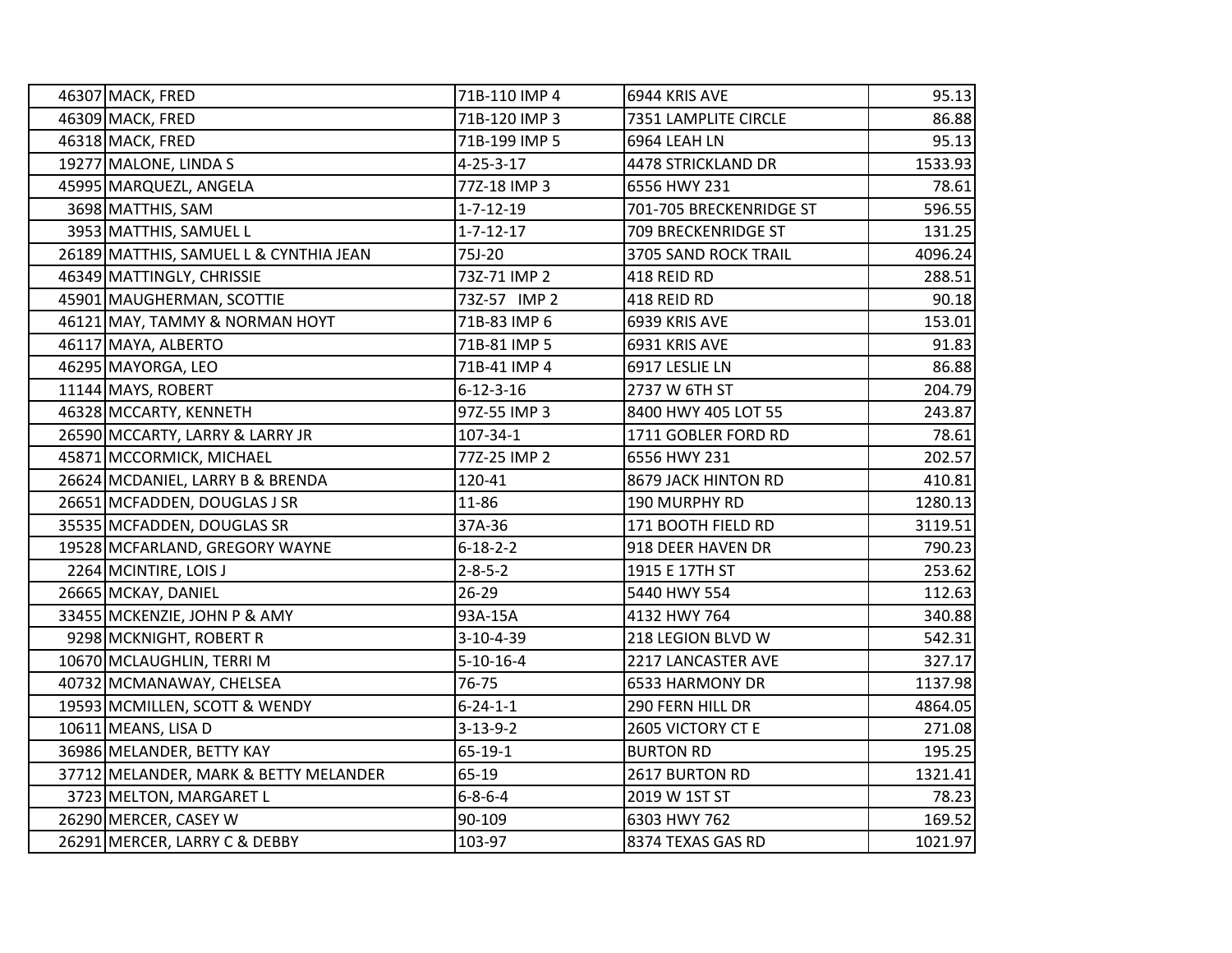| 46146 MERCER, LARRY C & DEBBY             | 103-97 IMP 1       | 8392 TEXAS GAS RD        | 491.78  |
|-------------------------------------------|--------------------|--------------------------|---------|
| 34533 MERIDETH, NATHAN B                  | $107 - 12 - 1$     | 1397 CHESTNUT GROVE RD S | 1761.04 |
| 45983 MESERVE, CRYSTAL                    | 73Z-50 IMP 2       | 418 REID RD              | 83.61   |
| 46038 MEZA, JULIANNA                      | 73Z-56 IMP 4       | 418 REID RD              | 288.51  |
| 45834 MICHIE, STANLEY                     | 41Z-7 IMP 2        | 4040 PARK DR             | 242.26  |
| 46219 MILES, JAMIE                        | 73Z-117 IMP 2      | 418 REID RD              | 143.10  |
| 42249 MILES, VICKI L                      | 74-81              | 3212 PLEASANT VALLEY RD  | 2395.66 |
| 26346 MILLAY, GREGORY ALLEN               | 12-16              | 1590 FOGLE RD            | 450.47  |
| 45589 MILLAY, MARTIN                      | 71A-131 IMP 1      | 6776 LESLIE LN           | 186.04  |
| 7048 MILLER, BALAEA                       | $3 - 1 - 2 - 8$    | 101 E 19TH ST            | 662.87  |
| 5323 MILLER, DUDLEY                       | $5 - 4 - 5 - 9$    | 604 ELM ST               | 195.17  |
| 2083 MILLER, DUDLEY MAE & BENITA J        | $5 - 13 - 12 - 17$ | 901 GARDENSIDE DR        | 290.38  |
| 2089 MILLER, GEORGE K & JUNE TRUST        | $5 - 13 - 13 - 1$  | 2700 CRAVENS AVE         | 451.33  |
| 46221 MILLER, JAMES                       | 73Z-138 IMP 3      | 418 REID RD              | 189.37  |
| 31638 MILLER, WENDELL ANTHONY             | 73H-154            | 1940 SAN ANITA CIRCLE    | 169.52  |
| 21865 MITCHELL RENTALS LLC                | 4-20-19-47         | 2239 TAMARACK RD         | 1099.31 |
| 46124 MITCHIE, STANLEY                    | 41Z-11 IMP 3       | 4040 PARK DR LOT 11      | 93.50   |
| 46310 MOORE, ELIZABETH                    | 71B-123 IMP 5      | 7339 LAMPLITE CIRCLE     | 243.87  |
| 41592 MOORMAN, ROBERT G & WHITNEY B       | 64A-188            | 2252 FLOWERETTE CT       | 3489.56 |
| 2146 MOORMAN, SALLYE F                    | $5 - 10 - 11 - 5$  | 2519 W 8TH ST            | 336.80  |
| 46188 MORENO, MARGARIA                    | 71B-116 IMP 4      | 6920 KRIS AVE            | 161.25  |
| 46260 MORLES, GEMIMA                      | 41Z-24 IMP 5       | 4040 PARK DR             | 95.13   |
| 11608 MORRIS, CLINTON M & KEELEY M GADDIS | $6 - 5 - 6 - 30$   | 1633 W 1ST ST            | 421.19  |
| 6068 MORRIS, STEPHEN & VALERIE L          | $6 - 6 - 1 - 3$    | 1613 W 3RD ST            | 385.61  |
| 46348 MOSS, JESSIE                        | 73Z-65 IMP 8       | 418 REID RD              | 126.58  |
| 32574 MUNDAY, JANICE                      | 73H-88             | 5400 GULF STREAM CT      | 326.51  |
| 46340 MURLIN BAIRD ESTATE                 | 73Z-94 IMP 1       | 418 REID RD              | 559.55  |
| 2202 MYERS, JACK ENTERPRISES INC          | $2 - 4 - 11 - 22$  | 1217 SWEENEY ST          | 317.52  |
| 2203 MYERS, JACK ENTERPRISES INC          | $2 - 4 - 6 - 8$    | 521 PARRISH AVE E        | 327.17  |
| 45666 MYERS, KURT                         | 103-6 IMP 3        | 7184 HWY 762             | 904.97  |
| 46016 NAFRADY, JOHN                       | 129-38 IMP 1       | 10929 HWY 764            | 194.30  |
| 3601 NELSON, JOSEPH & GENEVA              | $2 - 9 - 2 - 3A$   | 1412 LEITCHFIELD RD      | 60.15   |
| 2298 NELSON, JOSEPH Q & GENEVA L          | $2 - 9 - 2 - 3$    | 1408 LEITCHFIELD RD      | 60.15   |
| 26745 NEWTON, ARTHUR JR & ANN             | 85-20              | 7755 HWY 2830            | 283.55  |
|                                           |                    |                          |         |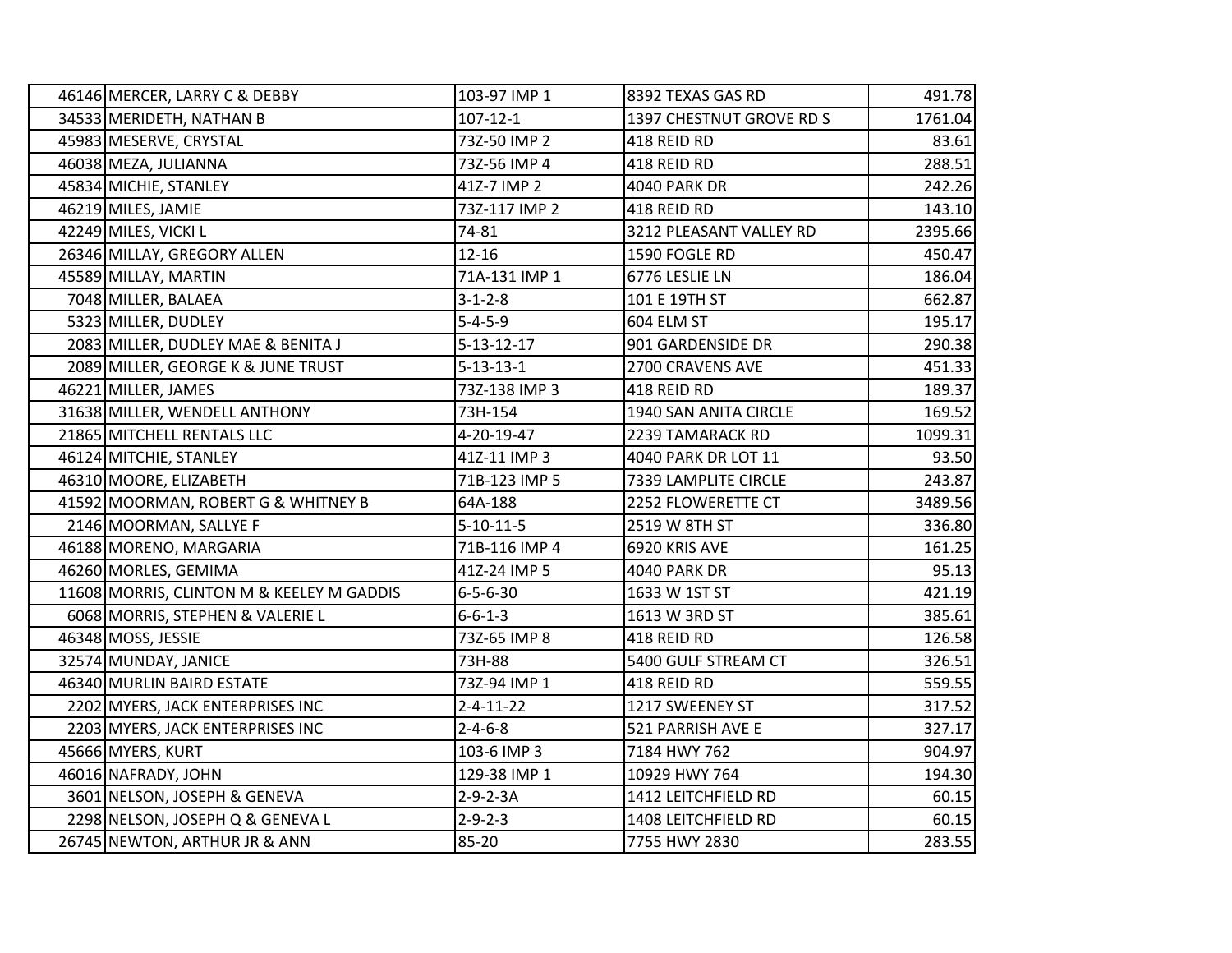|  | 2360 OOST, BRADLEY                        | $6 - 6 - 6 - 10$  | 1542 W 3RD ST               | 284.96  |
|--|-------------------------------------------|-------------------|-----------------------------|---------|
|  | 6192 OOST, BRADLEY R &                    | $1 - 3 - 2 - 20$  | 603 ST ANN ST               | 271.08  |
|  | 26868 OWENS, JOANNA M                     | 76-111            | 5516 MILLERS MILL RD        | 516.58  |
|  | 8098 PARIS, ERICA                         | $1 - 9 - 5 - 3$   | <b>418 BIRKHEAD AVE</b>     | 413.31  |
|  | 30339 PARKER, SHEILA BURKS                | 59A-56            | 401 SKINNER LN              | 691.76  |
|  | 46191 PARKER, VICKI                       | 71B-182 IMP 3     | 6967 LEAH LN                | 86.88   |
|  | 6756 PARKS, JAMES                         | $5 - 11 - 6 - 8$  | <b>528 POINDEXTER ST</b>    | 262.08  |
|  | 7763 PATE, MARY NANCY                     | $4 - 16 - 6 - 14$ | 612 BOOTH AVE               | 371.12  |
|  | 4927 PAYNE, ALLEN                         | $1 - 4 - 1 - 28$  | 306-308 E 5TH ST            | 228.90  |
|  | 2460 PAYNE, CHARLES B & MARGARET M        | $6 - 5 - 2 - 2$   | 110 ORCHARD ST              | 90.26   |
|  | 2473 PAYNE, MARY E                        | 4-12-8-34         | 2527 CHRISTIE PL            | 525.46  |
|  | 45758 PAYNE, RANDY & MELINDA              | 96-81-2 IMP 1     | 10651 KELLY CEMETERY RD     | 64.71   |
|  | 33749 PAYNE, STEVE R & KAREN              | $92 - 2$          | 8122 HWY 231                | 277.90  |
|  | 37319 PEARL, JOSEPH H JR & CYNTHIA J GRAY | 62B-104           | 1930 MONARCH AVE            | 761.19  |
|  | 34689 PEAY, DAVID A & MISTY               | 73H-131           | 5401 AQUEDUCT CT            | 78.61   |
|  | 46279 PEECH, BLAKE                        | 71A-58 IMP 3      | <b>6812 LAMPLITE CIRCLE</b> | 119.95  |
|  | 29298 PENTACOST, MICHAEL & JENNIFER       | 103-12            | 7270 HWY 762                | 1436.53 |
|  | 37334 PERRY, JAMES SYLVESTER JR           | 84A-37            | 9249 KELLY CEMETERY RD      | 639.18  |
|  | 2499 PETTREY, TRACY                       | $2 - 5 - 9 - 16$  | 1101 HALL ST                | 60.15   |
|  | 8692 PIERCE, PHYLLIS GAIL & CLIFTON R     | $6 - 11 - 4 - 9$  | 2409 W 5TH ST               | 120.41  |
|  | 15129 POINTER, WAYNE H                    | $6 - 18 - 2 - 3$  | 910 DEER HAVEN DR           | 302.69  |
|  | 2537 PORTER, AMANDA GIBSON                | $1 - 7 - 11 - 9$  | 725 HATHAWAY ST             | 78.23   |
|  | 2538 PORTER, AMANDA GIBSON                | $2 - 5 - 4 - 24A$ | 1007 HALL ST                | 63.17   |
|  | 31434 PORTER, CHARLES E & LINDA K         | $33 - 10$         | 5031 WINDY HOLLOW RD        | 228.32  |
|  | 27196 POTTS, TIMOTHY K                    | 83-14             | 10711 HWY 334               | 3458.83 |
|  | 4257 PRATHER, ROBERT D                    | $1 - 1 - 7 - 20$  | 112 W 2ND ST                | 952.17  |
|  | 34365 QUINN, DARLENE S & THOMAS           | 73B-47            | 4918 GRANDVIEW DR           | 657.19  |
|  | 2600 QUINN, THOMAS M & DARLENE C          | $3 - 7 - 5 - 75$  | 601 E 26TH ST               | 395.86  |
|  | 46189 RAMIREZ, AUTION                     | 71B-122 IMP 3     | 7343 LAMPLITE CIRCLE        | 128.19  |
|  | 42701 RECOMMENDED MANAGEMENT LLC          | 86A-1             | 6340 WATERFIELD DR          | 228.32  |
|  | 42702 RECOMMENDED MANAGEMENT LLC          | 86A-1C            | 6330 WATERFIELD DR          | 228.32  |
|  | 42703 RECOMMENDED MANAGEMENT LLC          | 86A-1D            | 6320 WATERFIELD DR          | 228.32  |
|  | 19706 RECOMMENDED MANAGEMENT TEAM LLC     | $6 - 18 - 3 - 5$  | 4130 HARBOR HILLS TRACE     | 228.32  |
|  | 37652 RECOMMENDED MANAGEMENT TEAM LLC     | 61A-141-6         | <b>300 CINDERELLA DR</b>    | 129.17  |
|  |                                           |                   |                             |         |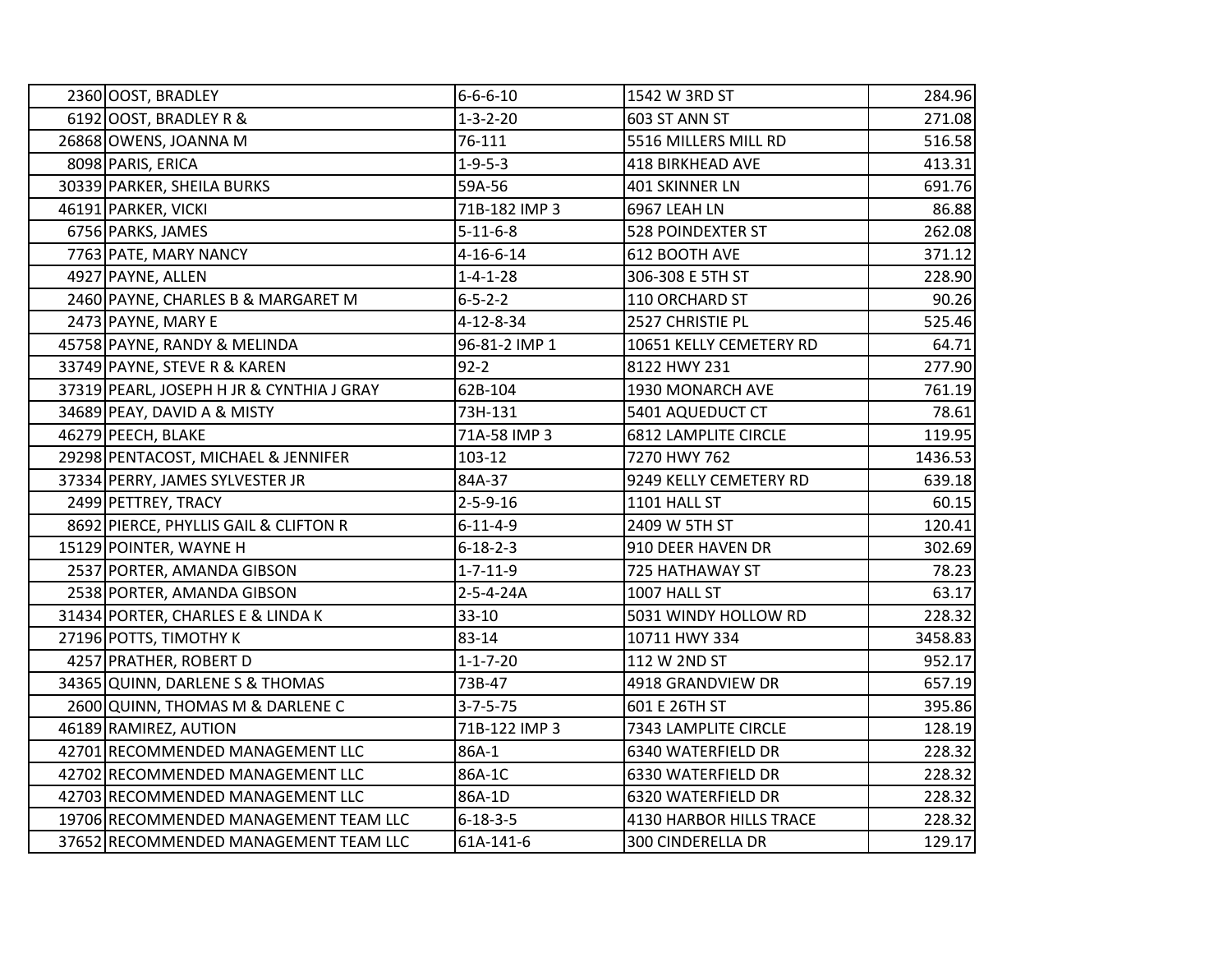| 41879 RECOMMENDED MANAGEMENT TEAM LLC | 86A-1A            | <b>HWY 405</b>            | 410.13  |
|---------------------------------------|-------------------|---------------------------|---------|
| 42400 RECOMMENDED MANAGEMENT TEAM LLC | 62H-8             | 2834 WIMSATT CT           | 294.44  |
| 4886 RENFROW, CHARLOTTE EVONNE        | $5 - 3 - 6 - 14$  | 904 W 11TH ST             | 63.17   |
| 2665 RENFROW, JEANIE                  | $5 - 3 - 6 - 15$  | 902 W 11TH ST             | 102.34  |
| 4396 RENFROW, ROBERT CARL             | $2 - 8 - 9 - 3$   | 1708 ALEXANDER AVE        | 94.49   |
| 13977 REVLETT, FRANK M & ANITA S      | $1 - 9 - 19 - 3$  | 2014 E 10TH ST            | 988.56  |
| 41433 REYNOLDS, DARLENE JOY           | 73F-3             | 1909 REID RD              | 483.53  |
| 2673 REYNOLDS, J W & GLADYS           | $5 - 6 - 1 - 7$   | 1435 W 9TH ST             | 81.25   |
| 13982 REYNOLDS, MARVIN E JR & KAREN A | $6 - 14 - 13 - 5$ | 708-710 DEER TRAIL        | 1205.03 |
| 45601 RHODES, TAMMY L & STEVE         | 120-17 IMP 2      | 6755 AULL RD              | 463.71  |
| 27394 RICHARDS, CATALINA              | $92 - 6$          | RED HILL MAXWELL RD       | 112.63  |
| 46086 RICHARDS, JONATHAN              | 73Y-12 IMP 3      | 5114 HWY 144              | 103.41  |
| 27404 RICHMOND, EW                    | 86A-4A            | <b>WRIGHTS LANDING RD</b> | 360.54  |
| 2702 RIDINGS, MARY L                  | $6 - 5 - 7 - 15$  | 1532 HERR AVE             | 168.62  |
| 46350 ROBBINS, ROGER                  | 73Z-74 IMP 3      | 418 REID RD               | 86.88   |
| 46297 ROBERSON, ASHLEY                | 71B-50 IMP 3      | 6953 LESLIE LN            | 243.87  |
| 38376 ROBERT, MARY SPOA TRUST         | $55-9-5$          | 110 CARLTON DR            | 6612.58 |
| 27463 ROBERTS, CLARENCE D & JEAN      | 38E-13            | 5310 ASHLAND AVE          | 875.19  |
| 31917 ROBERTS, JEREMIAH D & VALARIE M | 73H-89            | 2211 ARLINGTON PK DR      | 328.15  |
| 10112 ROBERTS, KIMBERLY               | $4 - 6 - 2 - 39$  | 1000 PARRISH AVE W        | 639.35  |
| 2740 ROBINSON, HUBERT T JR & DAVITA L | $5 - 13 - 1 - 1$  | 3010 CRAVENS AVE          | 398.27  |
| 38377 ROBY, MARY SPOA TRUST           | $55-9-4$          | 234 CARLTON DR            | 5776.32 |
| 42131 RODGERS, KRISTY C & DAVID A     | $56 - 42 - 1$     | 385 HILL BRIDGE RD        | 3094.74 |
| 46324 ROGERS, GARY                    | 97Z-22 IMP 4      | 8400 HWY 405              | 288.51  |
| 11823 ROSECRANS, KENNETH LIFE ESTATE  | $5 - 11 - 18 - 1$ | 702 POINDEXTER ST         | 84.24   |
| 15353 ROSS, CLINT & NANNIE BETHEL     | $3 - 18 - 1 - 3$  | 1925 GUNSTON PL           | 639.83  |
| 46355 ROSS, HARLAN                    | 73Z-108 IMP 3     | 418 REID RD               | 224.03  |
| 45637 RUDISELL, BRIAN                 | 85-9 IMP 3        | 7848 HWY 2830             | 574.42  |
| 46092 RUE, DAVID                      | 73Z-67 IMP 4      | 418 REID RD               | 126.58  |
| 3993 RUNYON, JO NELL                  | $2 - 5 - 4 - 11$  | 1002 JACKSON ST           | 60.15   |
| 6313 RUNYON, JO NELL                  | $2 - 5 - 4 - 12$  | 1006 JACKSON ST           | 60.15   |
| 29763 RUSSELL, DANIEL LYNN            | 87-51             | 2450 SOUTH HAMPTON RD     | 3142.64 |
| 6980 R3 PROPERTIES LLC                | $5-10-15-7A$      | 2630 LANCASTER AVE        | 285.57  |
| 2790 SAMPSON COAL COMPANY INC         | $5 - 4 - 12 - 14$ | 1108 W 8TH ST             | 69.19   |
|                                       |                   |                           |         |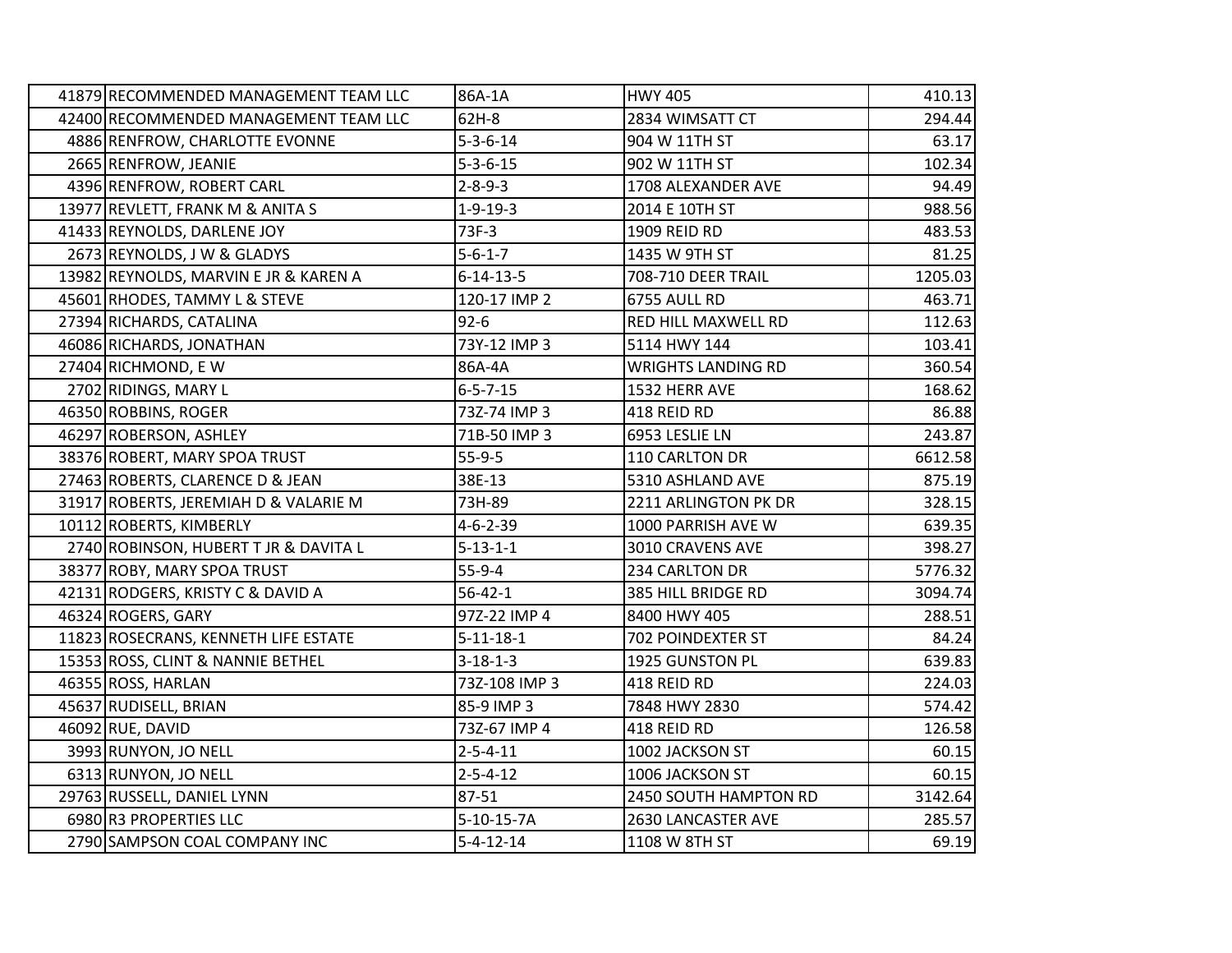| 7770 SAMPSON, ERNIE                     | $1 - 9 - 11 - 18$ | 1734 MCCULLOCH AVE   | 306.68 |
|-----------------------------------------|-------------------|----------------------|--------|
| 7781 SAMPSON, ERNIE                     | $6 - 8 - 2 - 30$  | 53 GILMOUR CT        | 242.78 |
| 7782 SAMPSON, ERNIE                     | $6 - 9 - 2 - 24$  | 1702 LOCK AVE        | 213.25 |
| 7809 SAMPSON, ERNIE                     | $5 - 4 - 12 - 5$  | 1111 W 9TH ST        | 240.97 |
| 36306 SAMPSON, ERNIE                    | $20 - 12 - 1$     | 620 HWY 1554         | 982.31 |
| 27633 SAMPSON, ERNIE & MARTHA           | 28-60             | <b>OAKFORD RD</b>    | 200.23 |
| 2792 SAMPSON, ROY COAL CO INC           | $5 - 4 - 12 - 8$  | 811 PLUM ST          | 176.49 |
| 7778 SAMPSON, ROY ERNEST                | $5 - 6 - 3 - 3$   | 922 HICKMAN AVE      | 150.55 |
| 46203 SCHARTUNG, BRANDON                | 71Z-12 IMP 2      | 6845 HWY 2830        | 119.95 |
| 45912 SCHOLZ, GARY & KIMERLY            | 71B-74 IMP 3      | 7379 LAMPLITE CIRCLE | 111.67 |
| 46352 SEATON, DANIELLE                  | 73Z-78 IMP 5      | 418 REID RD          | 88.52  |
| 46091 SEBREE, WILLIAM                   | 73Z-63 IMP 5      | 418 REID RD          | 90.18  |
| 42739 SECRETARY OF HOUSING & URBAN DEV  | 73E-42            | 5315 WEBSTER LN      | 286.86 |
| 21555 SHADRICK, ERNEST & MAGGIE         | $1 - 9 - 12 - 1$  | 2027 HUGHES AVE      | 815.03 |
| 46305 SHADWICK, MICHAEL                 | 71B-93 IMP 3      | 6979 KRIS AVE        | 285.20 |
| 4493 SHAUNTEE, MARY HELEN               | $5 - 10 - 4 - 5$  | 2015 W 9TH ST        | 257.83 |
| 8079 SHEPHERD, JAMES R                  | $1 - 8 - 3 - 2$   | 512 MONTGOMERY AVE   | 54.72  |
| 45993 SHIREL, KENNEY                    | 71B-209 IMP 2     | 6924 LEAH LN         | 243.87 |
| 46042 SHOUP, MATTHEW A                  | 97Z-48 IMP 3      | 8400 HWY 405         | 202.57 |
| 2870 SHOWN, EVELYN                      | $5 - 1 - 1 - 15$  | 630 CEDAR ST         | 218.68 |
| 2888 SIMPSON, JERRY B SR & CECILIA FAYE | $6 - 10 - 3 - 1$  | 20 RIVER RD          | 138.49 |
| 46356 SIMPSON, ROXIE                    | 73Z-112 IMP 3     | 418 REID RD LOT 112  | 126.58 |
| 29811 SINNETT, JAMES & JANICE           | 15A-38            | 7034 HWY 815         | 219.10 |
| 27825 SINNETT, JAMES, JANICE & EMMA     | 15A-39            | <b>HWY 815</b>       | 162.21 |
| 4516 SINNETT, JUDITH G                  | $2 - 7 - 2 - 7$   | 1418 JACKSON ST      | 48.07  |
| 6221 SINNETT, MARY ELIZABETH            | $2 - 7 - 2 - 8$   | 1420 JACKSON ST      | 51.11  |
| 6222 SINNETT, MARY ELIZABETH            | $2 - 7 - 2 - 11$  | 1428 JACKSON ST      | 155.37 |
| 6223 SINNETT, MARY ELIZABETH            | $2 - 9 - 6 - 28$  | 1405 JACKSON ST      | 63.17  |
| 46085 SKIMMERHORN, MARK & ANGELA J      | 73Y-11 IMP 3      | 5114 HWY 144         | 95.13  |
| 2900 SLATON, CHARLES A                  | $5 - 8 - 8 - 4$   | 1811 PARRISH AVE W   | 283.75 |
| 5468 SMITH, CHESTER & REBECCA           | $1 - 5 - 16 - 5$  | 424 BOLIVAR ST       | 60.74  |
| 5471 SMITH, CHESTER & REBECCA           | 2-8-6-18A         | 1808 E 15TH ST       | 63.17  |
| 5472 SMITH, CHESTER & REBECCA           | $2 - 8 - 6 - 20$  | 1804 E 15TH ST       | 63.17  |
| 27873 SMITH, J C                        | 130-61            | <b>HWY 54</b>        | 97.11  |
|                                         |                   |                      |        |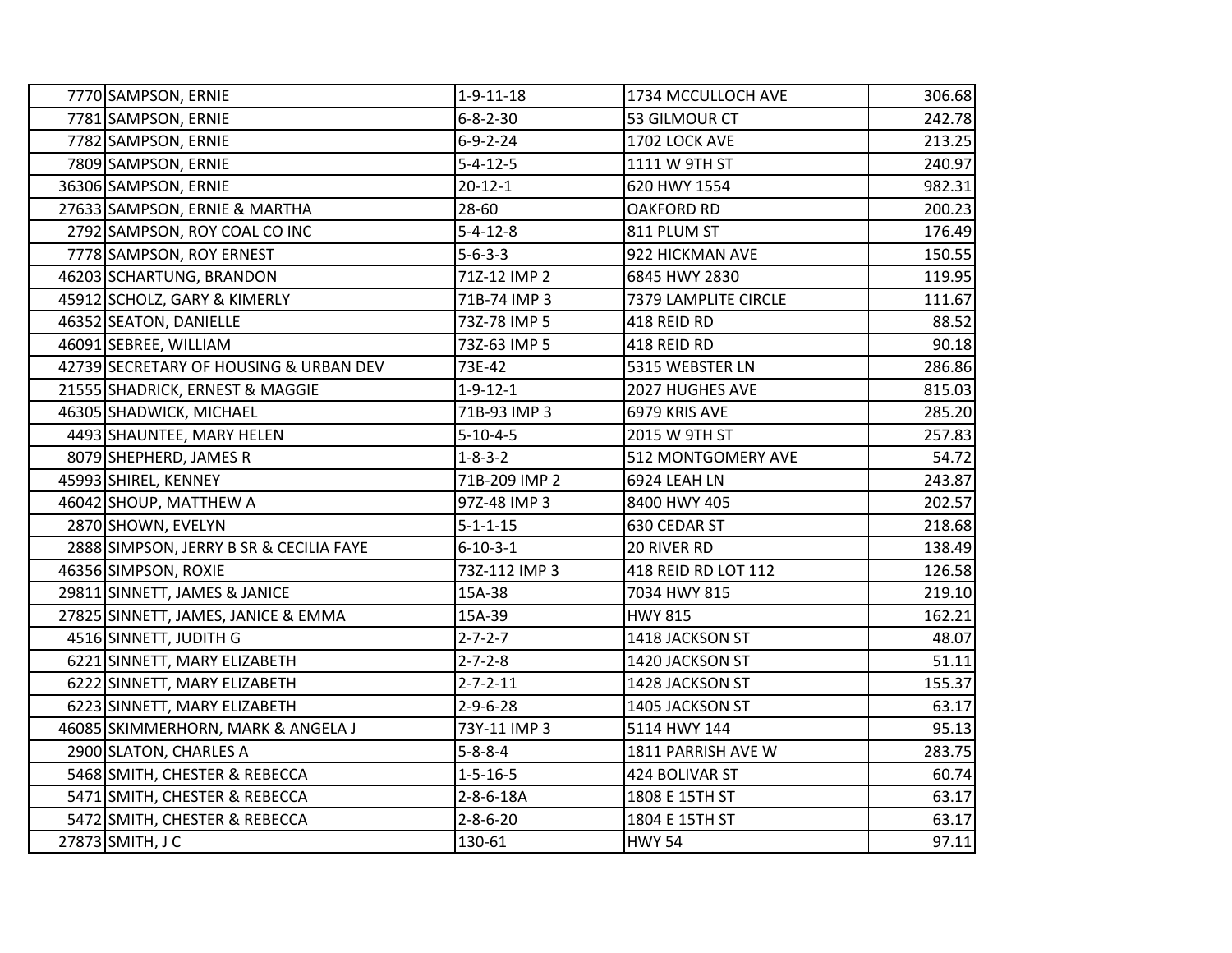| 27874 SMITH, J C                      | 130A0-97          | <b>WALNUT ST</b>            | 525.81  |                     |
|---------------------------------------|-------------------|-----------------------------|---------|---------------------|
| 2920 SMITH, JUNIUS K                  | $6 - 9 - 2 - 7$   | <b>1617 OHIO ST</b>         | 350.65  |                     |
| 9779 SMITH, REBECCA L MARTIN          | $1 - 8 - 7 - 9$   | 720 STONE ST                | 114.39  |                     |
| 27907 SNELSON, JESSIE OLIVER          | 107-33            | <b>GOBLER FORD RD</b>       | 108.70  |                     |
| 45868 SNYDER, MELLISSA                | 71A-35 IMP 3      | <b>6871 LAMPLITE CIRCLE</b> | 227.36  |                     |
| 2948 SOWDERS, BETTY JEAN              | $1 - 7 - 13 - 6$  | 712 JACKSON ST              | 60.15   |                     |
| 15804 SPURRIER, SARAH                 | 4-21-4-50         | 4012 GRIFFITH AVE S         | 2018.17 |                     |
| 33795 SPURRIER, STEVE                 | 84-57             | 8931 AUBREY RD              | 1071.88 |                     |
| 11177 STALLINGS, CHRISTOPHER A        | 3-12-10-19        | <b>608 STOCKTON DR</b>      | 641.15  |                     |
| 46341 STANLEY, KENDRA NICHOLE         | 73Z-11 IMP 5      | 418 REID RD                 | 91.83   |                     |
| 46353 STAPLETON, LENA                 | 73Z-89 IMP 3      | 418 REID RD                 | 232.32  |                     |
| 33056 STEWART, EDWARD R ESTATE        | 59A-42            | 390 HWY 140 W               | 153.96  |                     |
| 8345 STEWART, KENNETH & MICHELLE      | $3 - 8 - 10 - 10$ | 2602 DAVIESS ST             | 371.12  |                     |
| 10164 STILES, JOHN WAYNE              | $5 - 13 - 1 - 18$ | 1020 PIEDMONT DR            | 391.06  |                     |
| 21014 STILES, JOHN WAYNE              | 4-20-22-18        | 2131 BELMONT DR             | 1099.31 |                     |
| 46014 STINNETT, KEVIN                 | 96-34 IMP 5       | 347 POTTS RD                | 86.88   |                     |
| 2989 STINNETT, MARY LOU               | $3-10-5-16$       | 3207 JEFFERSON ST           | 372.98  |                     |
| 3012 STRAWN, BERNIE C & JANICE B      | $2 - 1 - 8 - 1$   | 1304 ST ANN ST              | 1005.82 |                     |
| 39699 SUTHERLAND, JAMES JR & AMANDA M | 73F-46            | 4920 CAMBRIDGE DR           | 1152.83 |                     |
| 3043 SWANK, DONNIE R & CANDYCE G      | $6 - 5 - 2 - 1$   | 104 ORCHARD ST              | 138.49  |                     |
| 28100 SWEENEY, JOHN M & WANDA M       | 73B-17            | 4925 GRAHAM LN              | 681.85  |                     |
| 18708 SZETELA, TINA M                 | 3-38-9-334        | 2987 SUMMER POINT CT        | 3237.83 |                     |
| 45714 TANNER, MARK                    | 73Z-148 IMP 1     | 418 REID RD                 | 78.61   |                     |
| 29566 TANNER, RONALD & MARGARET A     | $20 - 32$         | 1870 FOGLE RD               | 850.42  |                     |
| 45611 TAPIA, RAFAEL                   | 2-11 IMP 1        | 8142 CURDSVILLE DELAWARE    | 818.99  |                     |
| 46317 TAYLOR, FRONA                   | 71B-181 IMP 4     | 6963 LEAH LN                | 210.82  |                     |
| 10442 TAYLOR, MARY EVELYN             | $5 - 11 - 3 - 31$ | 2227 W 7TH ST               | 209.03  |                     |
| 4611 TAYLOR, MARY K                   | $2 - 6 - 6 - 2$   | 1504 HATHAWAY ST            | 63.17   |                     |
| 3087 TAYLOR, NORMA B                  | $4 - 18 - 8 - 4$  | 3521 GRIFFITH AVE S         | 767.74  |                     |
| 7608 TAYLOR, RHONDA E                 | $1 - 3 - 2 - 28$  | 501 ST ANN ST               | 738.21  |                     |
| 14308 TERRY, BRENDA                   | $4 - 24 - 3 - 9$  | 2416 TAMARACK RD            | 920.78  | <b>Not for Sale</b> |
| 33124 THE PACIFIC WEST GROUP INC      | 59A-15            | 209 HWY 140 W               | 195.25  |                     |
| 46190 THERBER, TIM                    | 71B-140 IMP 2     | 7077 LAMPLITE CIRCLE        | 128.19  |                     |
| 46186 THOMPSON, AMBER                 | 71B-27 IMP 5      | 6968 LAMPLITE CIRCLE        | 136.47  |                     |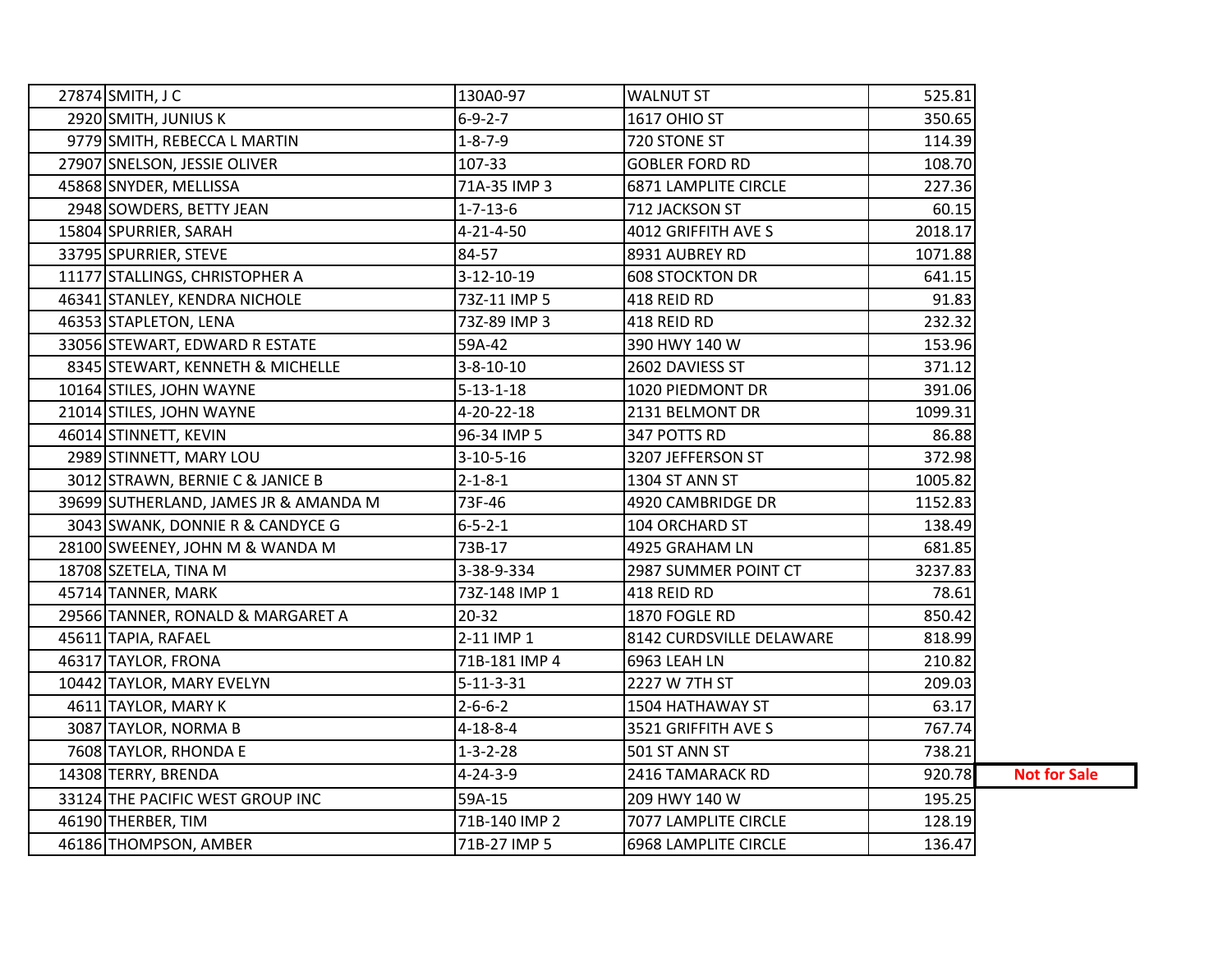| 46126 TOMAS, MAGDALENA                   | 41Z-14 IMP 3       | 4040 PARK DR LOT 14      | 96.81   |
|------------------------------------------|--------------------|--------------------------|---------|
| 3155 TOOTERS LAWN MOWERS PARTS & REPAIR  | $3 - 10 - 2 - 24$  | 3210 JEFFERSON ST        | 623.72  |
| 28278 TOWERY, JERRY W & RAMONDA B        | 73C-1              | 5840 GRAHAM LN           | 531.46  |
| 28279 TOWERY, JERRY W & RAMONDA B        | 73C-2              | 5830 GRAHAM LN           | 933.06  |
| 5512 TOWERY, MARGARETTE E                | $6 - 10 - 6 - 41$  | 2506 EBACH ST            | 236.77  |
| 19097 TRACY, JOHN D & DERRICK S JONES    | $3 - 17 - 13 - 21$ | 172 HOLMES DR            | 1223.24 |
| 4215 TURNER, JEANNIE F                   | $6 - 5 - 1 - 18$   | 81 WOODFORD AVE          | 335.60  |
| 4728 UNDERHILL, GLENDORA &               | $1 - 8 - 6 - 20$   | 703 STONE ST             | 325.33  |
| 46028 VANCE, JOSH                        | 71B-12 IMP 2       | 6981 LAMPLITE CIRCLE     | 343.05  |
| 45785 VELCZQUEZ, MARCELINO               | 71A-2 IMP 1        | 6713 LAMPLITE CIRCLE     | 103.41  |
| 14437 WADDELL, MARY C & LULA M           | $4 - 24 - 1 - 6$   | 3835 BUCKLAND SQUARE     | 1074.47 |
| 3699 WALKER, WINFIELD & EDNA             | $5 - 13 - 7 - 40$  | 906 HOLLY AVE            | 158.41  |
| 39248 WARD, MICHAEL S                    | 79-57              | 2550 HWY 140 E           | 805.78  |
| 3245 WARD, SUSAN MARIE                   | $5 - 11 - 7 - 8$   | <b>618 POINDEXTER ST</b> | 90.26   |
| 36393 WARNER, WENDELL JR                 | $26-19$            | 5838 MAY RD              | 544.68  |
| 45888 WATHEN, JOHN & ANGELA              | 122-67 IMP 4       | 8159 CRISP RD            | 541.38  |
| 3263 WATKINS, LAURA E                    | $5 - 10 - 11 - 6$  | 2523 W 8TH ST            | 312.69  |
| 41360 WATSON, BRENDA JUNE &              | 62B-74             | 2004 MCCULLOCH AVE       | 409.14  |
| 46351 WATSON, GLENN ESTATE               | 73Z-76 IMP 2       | 418 REID RD              | 86.88   |
| 6363 WEST SIDE AUTO PARTS INC            | $5 - 10 - 16 - 6$  | 2225 LANCASTER AVE       | 138.49  |
| 6365 WEST SIDE AUTO PARTS INC            | $5 - 10 - 16 - 5$  | 2221 LANCASTER AVE       | 138.49  |
| 46240 WESTENBARGER, DEREK                | 77Z-17 IMP 7       | 6556 HWY 231             | 111.67  |
| 18741 WESTERFEILD, TW                    | $3 - 11 - 12 - 9$  | 941 DIXIANA DR           | 2147.08 |
| 8282 WESTERFIELD, STEVE J & JENNIFER M   | $6 - 12 - 2 - 33$  | 2702 W 4TH ST            | 345.24  |
| 34418 WESTERFIELD, TERRY W & DANA M      | 63A-50             | 1839 FOORS LN            | 6061.25 |
| 14508 WESTERFIELD, TERRY WAYNE           | $5 - 8 - 1 - 23$   | 1201 BOSLEY RD           | 2118.96 |
| 46123 WHEATLEY, CHRIS                    | 71Z-28 IMP 2       | 6828 THOMA DR            | 210.82  |
| 7765 WHEATLEY, GELITA                    | $3 - 7 - 5 - 66$   | 600 E 26TH ST            | 154.80  |
| 45621 WHEELER, NANCY                     | 71A-102 IMP 1      | 6751 LESLIE LN           | 210.82  |
| 3787 WHITEHOUSE, CHARLES S & MELISSA S   | $3 - 13 - 6 - 3$   | 1549 E 26TH ST           | 120.41  |
| 29157 WILKEY, TERRY & LINDA              | 33-39-2            | 8545 MILLER MURPHY RD    | 419.06  |
| 30794 WILLENBORG, DEREK BRADLEY          | 125-44-1           | 12586 HWY 951            | 400.90  |
| 31016 WILLIAMS, LAURIE A & CHRISTOPHER W | 33-72-8            | 4906 WINDY HOLLOW RD     | 1318.12 |
| 14557 WILLIAMS, PHILLIP & SHIRLEY        | $3 - 12 - 20 - 4$  | 627 AMHERST DR           | 1391.81 |
|                                          |                    |                          |         |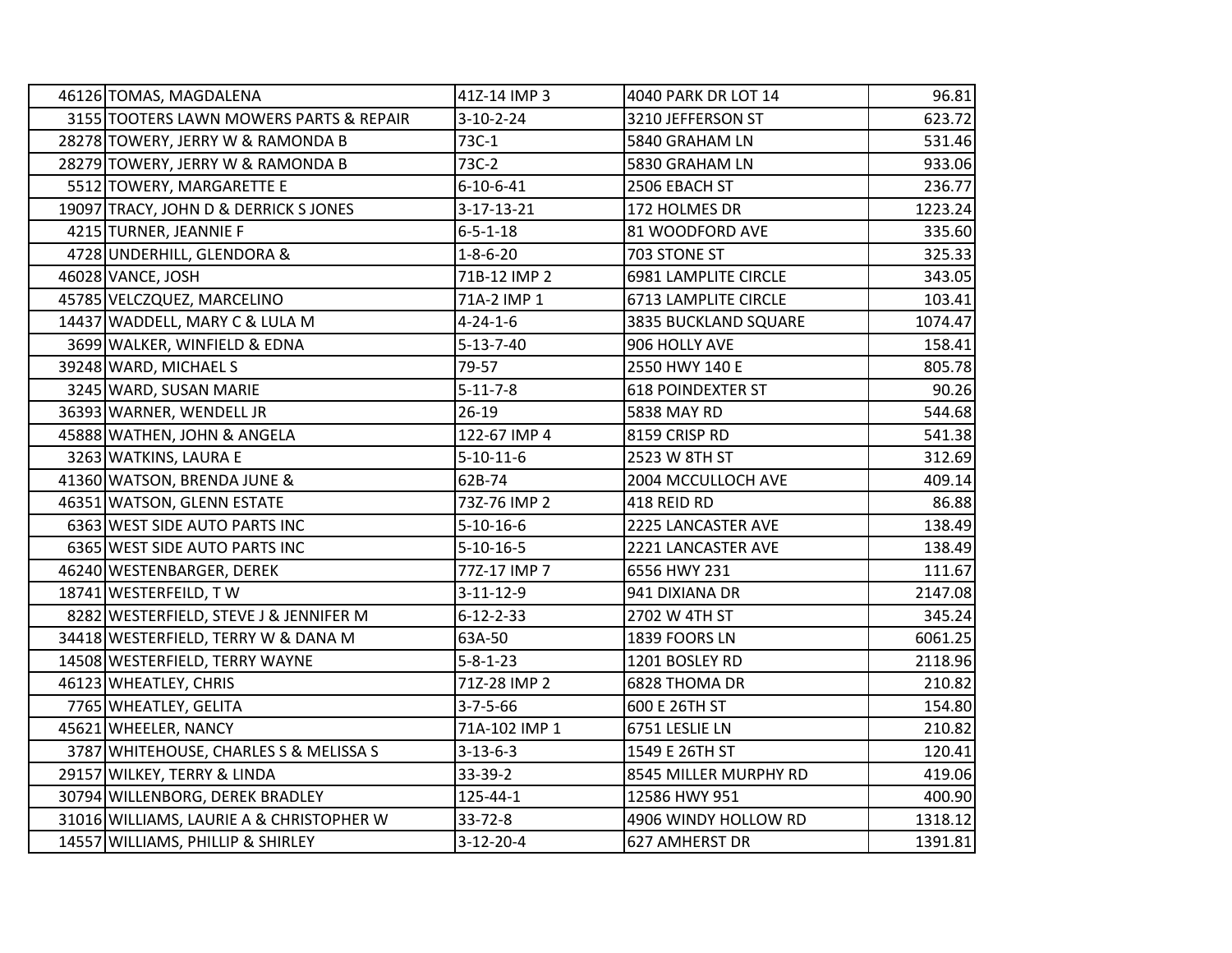| 28632 WILLIAMS, ROGER            | $33 - 74 - 7$     | 4750 WINDY HOLLOW RD    | 292.81  |
|----------------------------------|-------------------|-------------------------|---------|
| 28657 WILSON, JON D              | 97-67             | 1436 YELVINGTON K'VILLE | 155.18  |
| 31523 WIMSATT, LISA C            | $46 - 8$          | <b>RIVER RD</b>         | 620.99  |
| 35304 WIMSATT, ROBERT J & LISA   | $46 - 13$         | 1946 RIVER RD           | 3327.74 |
| 17235 WIMSATT, ROBERT J & LISA C | $6 - 22 - 1 - 9A$ | 4490 HARBOR HILLS TRACE | 46.52   |
| 17236 WIMSATT, ROBERT J & LISA C | $6 - 22 - 1 - 9B$ | 4500 HARBOR HILLS TRACE | 46.52   |
| 3392 WINK, LEONA R               | $3 - 10 - 7 - 7$  | 3220 DAVIESS ST         | 403.70  |
| 41781 WITT, SHAUN                | 73H-5             | 1913 KEENLAND PKWY      | 161.25  |
| 3405 WOOD, EURIA & SHIRLEY       | $5 - 4 - 3 - 26$  | 505 MAPLE ST            | 54.12   |
| 3411 WOODARD, JAMES M & TERESA B | $5 - 10 - 2 - 7$  | 2321 W 9TH ST           | 78.23   |
| 3430 WOOLEN, ETHELYN MRS         | $2 - 10 - 5 - 11$ | 1649 GLENDALE AVE       | 192.73  |
| 45682 WOOTTON, DAVID             | 127-48 IMP 1      | 11271 HWY 144           | 833.91  |
| 35414 WRIGHT, BRENDA             | $15A-2-1$         | <b>HWY 56</b>           | 46.52   |
| 45959 WRIGHT, BRENDA             | 15A-2 IMP 1       | <b>HWY 815</b>          | 184.38  |
| 3438 WRIGHT, DOROTHY             | $5-9-3-24$        | 921 MCGILL ST           | 60.15   |
| 45669 YOUNG, GREG                | 40-51 IMP 2       | 3922 KELLER RD          | 409.14  |
| 3459 YOUNG, JAMES E & BURMA G    | $4 - 17 - 10 - 4$ | 1122 HALIFAX DR         | 936.51  |
| 28847 YOUNG, WILLIAM & RUTH      | 38-141            | 1327 WORTHINGTON RD     | 1567.68 |
| 3465 ZAMBRANO, ALAN C & NATALIE  | $4 - 2 - 3 - 7$   | 1806 MCCREARY AVE       | 1280.67 |

| 2016 Oil and Gas Bills |                                |                          |                 |                   |  |  |
|------------------------|--------------------------------|--------------------------|-----------------|-------------------|--|--|
| Tax Bill # I           | <b>Property Owner</b>          | <b>Property Type</b>     | Tax ID          | <b>Amount Due</b> |  |  |
|                        | 46399 ANCHORED INVESTMENTS LLC | <b>BILL # - 5 OIL</b>    | TAX ID - 635992 | 76.71             |  |  |
|                        | 46400 ANDERSON JAY             | <b>IBILL # - 6 OIL</b>   | TAX ID - 635923 | 263.53            |  |  |
|                        | 46489 LAST DITCH PETROLEUM LLC | <b>BILL # - 95 OIL</b>   | TAX ID - 636018 | 47.10             |  |  |
|                        | 46503 MCNEAL MARTHA PARKER     | <b>IBILL # - 109 OIL</b> | TAX ID - 636002 | 68.94             |  |  |
|                        | 46524 PADGETT ELLEN G          | IBILL # - 130 OIL        | TAX ID - 636025 | 48.99             |  |  |
|                        | 46395 SUSPENSE*                | IBILL # - 1 OIL          | TAX ID - 635898 | 492.52            |  |  |

| Tangible Bills Listed Below are Not for Sale |                              |                      |                           |                     |                     |
|----------------------------------------------|------------------------------|----------------------|---------------------------|---------------------|---------------------|
| 2016 Tangible Property Tax Bills             |                              |                      |                           |                     |                     |
| Tax Bill $#$                                 | <b>Property Owner</b>        | <b>Property Type</b> | <b>Address</b>            | <b>Amount Due I</b> |                     |
|                                              | 43686 AEROPOSTALE INC 489    | TANGIBLE PROPERTY    | <b>15000 FREDERICA ST</b> | 2173.46             | <b>Not for Sale</b> |
|                                              | 43709 ALPHATEK SOLUTIONS LLC | TANGIBLE PROPERTY    | 12200 E PARRISH AVE       | 1789.42             | <b>Not for Sale</b> |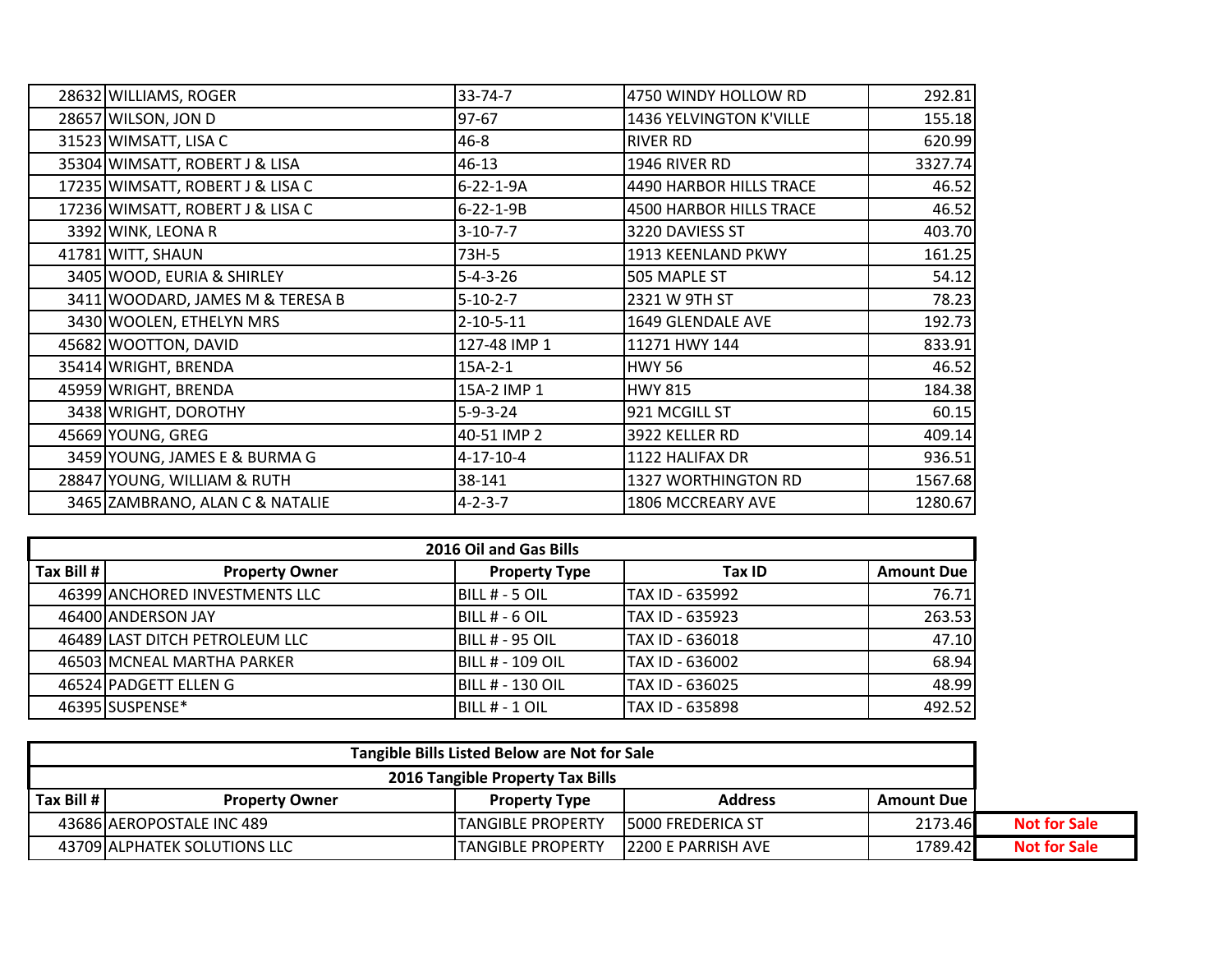| 42808 B E DESIGNS                   | <b>TANGIBLE PROPERTY</b> | 315 WASHINGTON AVE    | 1288.79 | <b>Not for Sale</b> |
|-------------------------------------|--------------------------|-----------------------|---------|---------------------|
| 42823 BC ENTERTAINMENT              | <b>TANGIBLE PROPERTY</b> | 1816 CECILIA CT       | 87.04   | <b>Not for Sale</b> |
| 42857 BRICK HOUSE PIZZA LLC         | <b>TANGIBLE PROPERTY</b> | 2410 FREDERICA ST     | 103.31  | <b>Not for Sale</b> |
| 42984 DON MARIO RESTAURANT          | <b>TANGIBLE PROPERTY</b> | 2100 W 2ND ST         | 308.90  | <b>Not for Sale</b> |
| 43014 ELL BEE TOWING LLC            | <b>TANGIBLE PROPERTY</b> | 309 E 16TH ST         | 70.12   | <b>Not for Sale</b> |
| 43923 ELLENS NEW & USED TREASURES   | <b>TANGIBLE PROPERTY</b> | 1323 BOSLEY RD        | 77.13   | <b>Not for Sale</b> |
| 43016 EMBREY TALEA                  | <b>TANGIBLE PROPERTY</b> | 223 A ST ANN ST       | 91.18   | <b>Not for Sale</b> |
| 43025 EVAN TAYLOR LAW OFFICES       | <b>TANGIBLE PROPERTY</b> | 2207 FREDERICA ST     | 82.40   | <b>Not for Sale</b> |
| 43959 FIRE MOUNTAIN RESTAURANTS LLC | <b>TANGIBLE PROPERTY</b> | 4500 FREDERICA ST     | 6289.96 | <b>Not for Sale</b> |
| 44898 GOLFLAND HOBBIES & RECREATION | <b>TANGIBLE PROPERTY</b> | 1864 OLD CALHOUN RD   | 1519.07 | <b>Not for Sale</b> |
| 44899 GOLFLAND KARTING & SPEEDWAY   | <b>TANGIBLE PROPERTY</b> | 1864 OLD CALHOUN RD   | 445.25  | <b>Not for Sale</b> |
| 44906 GRASS MASTERS LAWN CARE       | <b>TANGIBLE PROPERTY</b> | 6988 MILTON RD        | 321.08  | <b>Not for Sale</b> |
| 44042 HAGAN CONSTRUCTION CO INC     | <b>TANGIBLE PROPERTY</b> | 3645 EDNA CT          | 302.94  | <b>Not for Sale</b> |
| 43131 HANCOCK FABRICS #1316H        | <b>TANGIBLE PROPERTY</b> | 3333 FREDERICA ST     | 1958.25 | <b>Not for Sale</b> |
| 44055 HEALTH QUEST MEDICAL CARE PSC | <b>TANGIBLE PROPERTY</b> | 2200 PARRISH AVE E    | 560.04  | <b>Not for Sale</b> |
| 43151 HIGI SH LLC                   | <b>TANGIBLE PROPERTY</b> | 2630 FREDERICA ST     | 50.27   | <b>Not for Sale</b> |
| 43152 HIGI SH LLC                   | <b>TANGIBLE PROPERTY</b> | 1735 SCHERM RD        | 76.21   | <b>Not for Sale</b> |
| 44064 HIGI SH LLC                   | <b>TANGIBLE PROPERTY</b> | 1670 STARLITE DR      | 67.26   | <b>Not for Sale</b> |
| 44065 HIGI SH LLC                   | <b>TANGIBLE PROPERTY</b> | 1921 PARRISH AVE W    | 115.01  | <b>Not for Sale</b> |
| 44975 HIGI SH LLC                   | <b>TANGIBLE PROPERTY</b> | 2308 HWY 144/E 4TH    | 67.26   | <b>Not for Sale</b> |
| 43218 J S BLUEGRASS MOTORS LLC      | <b>TANGIBLE PROPERTY</b> | 1011 E 4TH ST         | 148.30  | <b>Not for Sale</b> |
| 45026 JB THERAPY SERVICES PLLC      | <b>TANGIBLE PROPERTY</b> | 3117 ALVEY PARK DR    | 80.10   | <b>Not for Sale</b> |
| 43223 KENTUCKY ALTERNATIVE PRAGRAMS | TANGIBLE PROPERTY        | 206 W 3RD ST          | 47.45   | <b>Not for Sale</b> |
| 44146 KING RANDALL E MD             | <b>TANGIBLE PROPERTY</b> | 3240 MT MORIAH AVE    | 1202.51 | <b>Not for Sale</b> |
| 45075 LIL STEVIES LLC               | <b>TANGIBLE PROPERTY</b> | 6530 HWY 231          | 164.39  | <b>Not for Sale</b> |
| 45087 MAGNUM OIL LLC                | <b>TANGIBLE PROPERTY</b> | <b>VARIOUS COUNTY</b> | 1209.94 | <b>Not for Sale</b> |
| 44238 MYOPS INC                     | <b>TANGIBLE PROPERTY</b> | 3114 HWY 54           | 831.60  | <b>Not for Sale</b> |
| 43368 ON SITE OIL CHANGE INC        | <b>TANGIBLE PROPERTY</b> | 2708 YORK ST S        | 56.26   | <b>Not for Sale</b> |
| 45212 OSBORNE DAMON T               | <b>TANGIBLE PROPERTY</b> | 3650 W 2ND ST         | 47.24   | <b>Not for Sale</b> |
| 44320 PERSONALLY STITCHED           | <b>TANGIBLE PROPERTY</b> | 1702 THISTLE CT       | 248.40  | <b>Not for Sale</b> |
| 44339 PUROHIT HEMAN P & MEHAL       | <b>TANGIBLE PROPERTY</b> | 4721 TOWNE SQ CT      | 158.76  | <b>Not for Sale</b> |
| 43435 R&T ROOFING                   | <b>TANGIBLE PROPERTY</b> | 716 E 19TH ST         | 64.92   | <b>Not for Sale</b> |
| 43443 RAMSTOP MARINE SERVICES INC   | <b>TANGIBLE PROPERTY</b> | 1739 SCHERM RD        | 295.64  | <b>Not for Sale</b> |